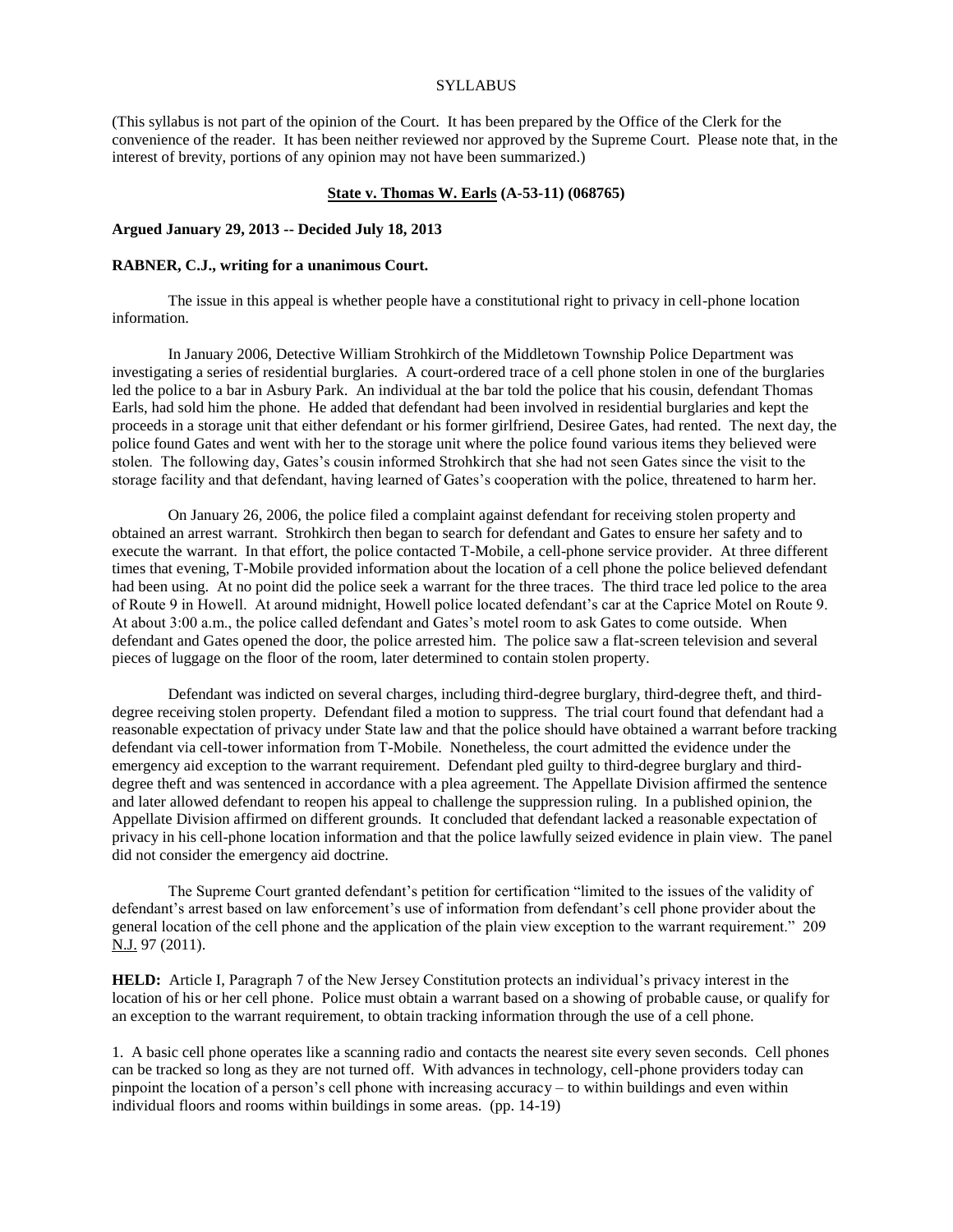2. The United States Constitution guarantees "[t]he right of the people to be secure in their persons, houses, papers, and effects, against unreasonable searches and seizures . . . ." U.S. Const. amend. IV. To determine whether a violation of the Fourth Amendment had occurred, earlier cases focused on whether the government had violated an individual's reasonable expectation of privacy. Two cases that addressed the government's use of beepers or electronic tracking devices, United States v. Knotts, 460 U.S. 276 (1983) and United States v. Karo, 468 U.S. 705 (1984), found no reasonable expectation of privacy in the monitoring of tracking devices in public, as opposed to private, areas. Decisions that have applied Knotts and/or Karo to cell-site data are divided. Some have found no violation of the Fourth Amendment, while others have found that the Fourth Amendment requires that police get a warrant to obtain cell-site data. A more recent decision of the United States Supreme Court rested on principles of trespass. United States v. Jones, 565 U.S. \_\_\_ (2012). (pp. 19-26)

3. This Court has found that Article I, Paragraph 7 of the New Jersey Constitution provides greater protection against unreasonable searches and seizures than the Fourth Amendment. When people make disclosures to phone companies and other providers to use their services, they are not promoting the release of personal information to others. Instead, they can reasonably expect that their personal information will remain private. Using a cell phone to determine the location of its owner is akin to using a tracking device and can function as a substitute for 24/7 surveillance without police having to confront the limits of their resources. It also involves a degree of intrusion that a reasonable person would not anticipate. Details about the location of a cell phone can provide an intimate picture of one's daily life and reveal not just where people go – which doctors, religious services, and stores they visit – but also the people and groups they choose to affiliate with. That information cuts across a broad range of personal ties with family, friends, political groups, health care providers, and others. In addition, modern cell phones blur the historical distinction between public and private areas because phones emit signals from both places. (pp. 26-30)

4. The focus under the State's search-and-seizure jurisprudence is on reasonable expectation of privacy concerns. As a general rule, the more sophisticated and precise the tracking, the greater the privacy concern. Today, cell phones can be pinpointed with great precision, but courts are not adept at calculating a person's legitimate expectation of privacy with mathematical certainty. What is clear is that cell phones are not meant to serve as tracking devices to locate their owners wherever they may be. No one buys a cell phone to share detailed information about their whereabouts with the police. Article I, Paragraph 7 of the New Jersey Constitution protects an individual's privacy interest in the location of his or her cell phone. Police must obtain a warrant based on a showing of probable cause, or qualify for an exception to the warrant requirement, to obtain tracking information through the use of a cell phone. (pp. 31-34)

5. This opinion announces a new rule of law by imposing a warrant requirement. In determining whether today's holding should be applied retroactively, the Court must consider several factors, including "the effect a retroactive application would have on the administration of justice." State v. Knight, 145 N.J. 233, 251 (1996). The results in many cases would be jeopardized if the Court applied its holding in this case retroactively, causing a disruption in the administration of justice. Thus, the Court applies today's holding to defendant Earls and future cases only. As to future cases, the warrant requirement will take effect thirty days from today to allow the Attorney General adequate time to circulate guidance to all state and local law enforcement officials. For prior cases, the requirement in place at the time an investigation was conducted remains in effect. Starting January 12, 2010, law enforcement officials had to obtain a court order to get cell-site information under N.J.S.A. 2A:156A-29e. (pp. 34-38)

6. Under the plain view doctrine, the State cannot show that the officers were lawfully in the motel room because their presence flowed directly from a warrantless search of T-Mobile's records. Because the Appellate Division found that defendant had no privacy interest in his cell-phone location information and that the plain view doctrine applied, the panel did not consider the emergency aid doctrine. The Court remands the matter to the Appellate Division to determine whether the emergency aid doctrine applies to the facts of this case under the newly restated test. (pp. 38-40)

The judgment of the Appellate Division is **REVERSED**, and the matter is **REMANDED** to the Appellate Division for further proceedings consistent with the Court's opinion.

# **JUSTICES LaVECCHIA, ALBIN, HOENS, and PATTERSON and JUDGES RODRÍGUEZ and CUFF (both temporarily assigned) join in CHIEF JUSTICE RABNER's opinion.**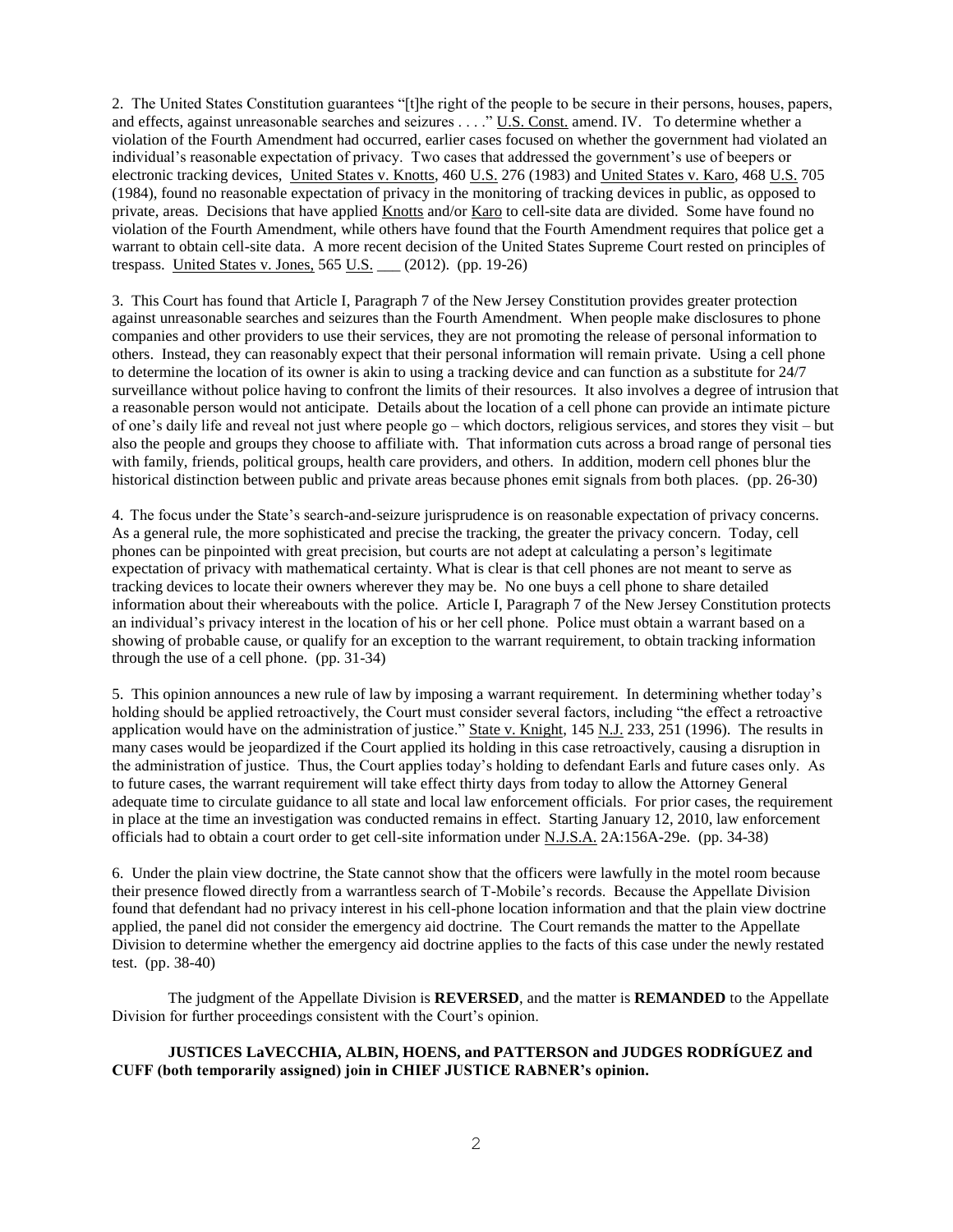SUPREME COURT OF NEW JERSEY A-53 September Term 2011 068765

STATE OF NEW JERSEY,

Plaintiff-Respondent,

v.

THOMAS W. EARLS,

Defendant-Appellant.

Argued October 22, 2012

Reargued January 29, 2013 – Decided July 18, 2013

On certification to the Superior Court, Appellate Division, whose opinion is reported at 420 N.J. Super. 583 (2011).

Alison S. Perrone, Designated Counsel, argued the cause for appellant (Joseph E. Krakora, Public Defender, attorney).

Brian J. Uzdavinis, Deputy Attorney General, argued the cause for respondent (Jeffrey S. Chiesa, Attorney General of New Jersey, attorney).

Rubin M. Sinins argued the cause for amici curiae The American Civil Liberties Union of New Jersey Foundation and The Association of Criminal Defense Lawyers of New Jersey (Edward L. Barocas, Director, attorneys; Mr. Sinins, Mr. Barocas, Alexander R. Shalom, Jeanne M. LoCicero, and Jeffrey S. Mandel, on the briefs).

Grayson Barber and Alan Butler, a member of the California bar, argued the cause for amicus curiae Electronic Privacy Information Center (Ms. Barber, attorney; Ms. Barber, Mr. Butler, and Marc Rotenberg, a member of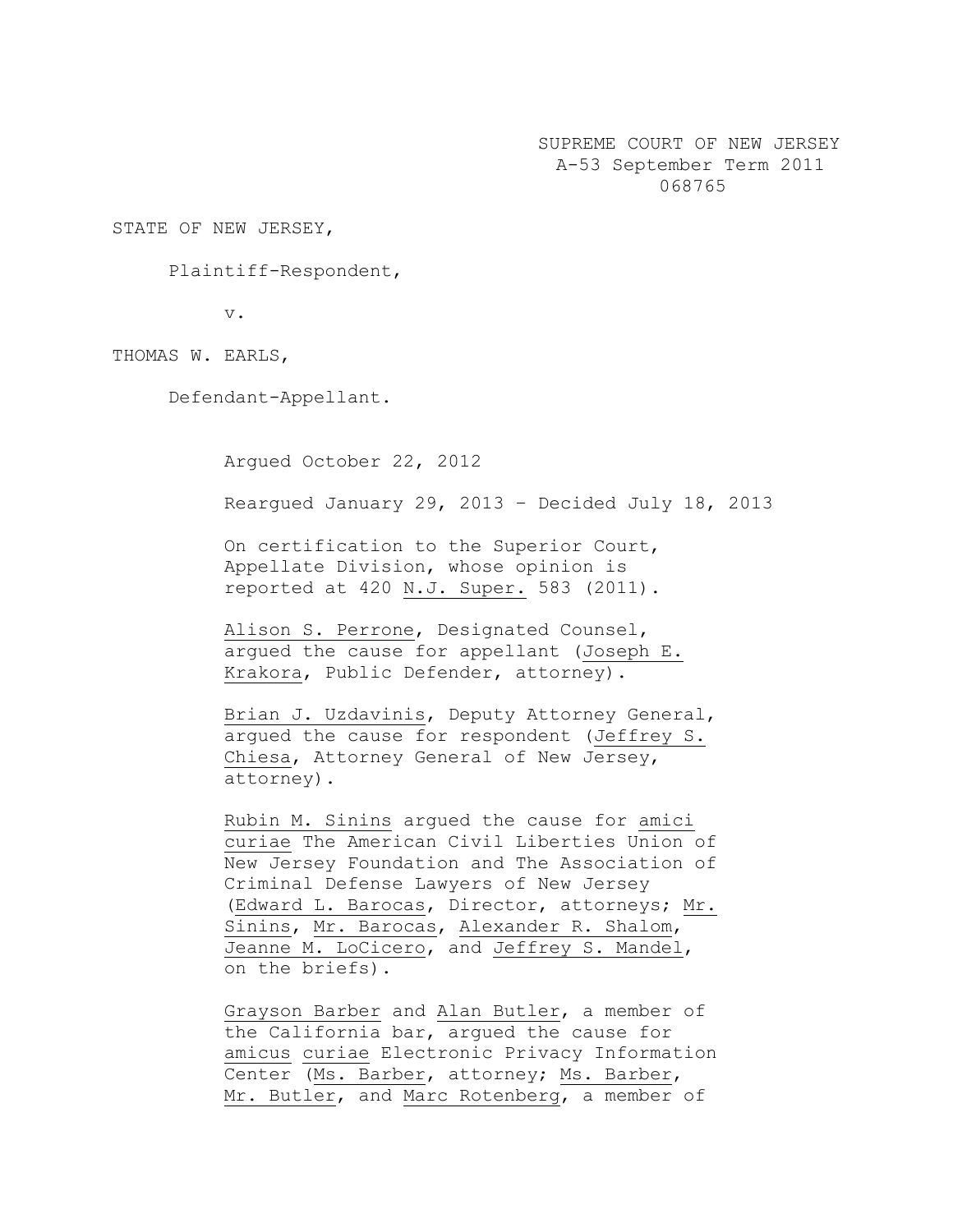the Massachusetts and District of Columbia bars, and the United States Court of Appeals, on the briefs).

CHIEF JUSTICE RABNER delivered the opinion of the Court. Advances in technology offer great benefits to society in many areas. At the same time, they can pose significant risks to individual privacy rights. This case highlights both principles as we consider recent strides in cell-phone technology. New improvements not only expand our ability to communicate with one another and access the Internet, but the cell phones we carry can also serve as powerful tracking devices able to pinpoint our movements with remarkable precision and accuracy.

In this appeal, we consider whether people have a constitutional right of privacy in cell-phone location information. Cell phones register or identify themselves with nearby cell towers every seven seconds. Cell providers collect data from those contacts, which allows carriers to locate cell phones on a real-time basis and to reconstruct a phone's movement from recorded data. Those developments, in turn, raise questions about the right to privacy in the location of one's cell phone.

Historically, the State Constitution has offered greater protection to New Jersey residents than the Fourth Amendment.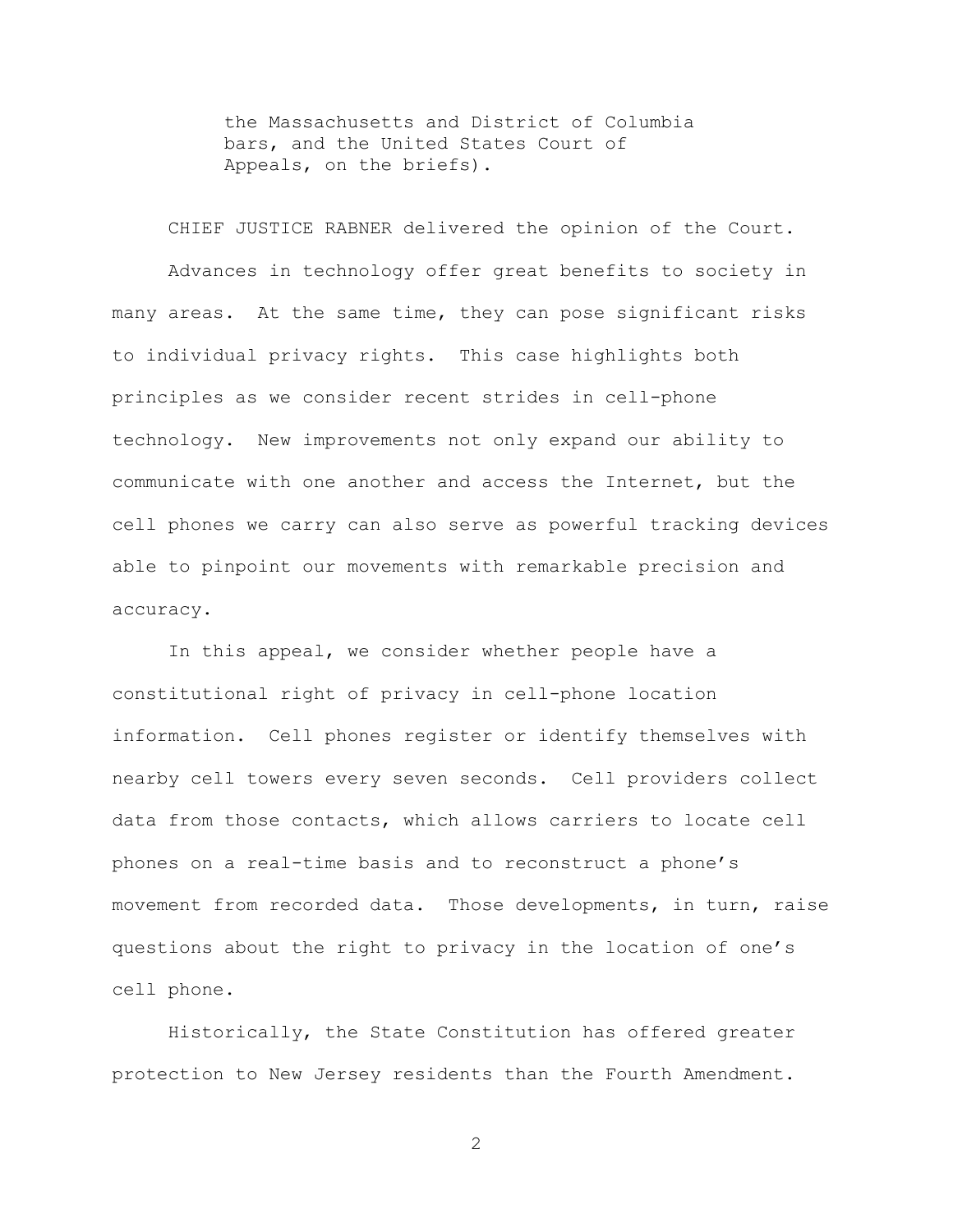Under settled New Jersey law, individuals do not lose their right to privacy simply because they have to give information to a third-party provider, like a phone company or bank, to get service. See State v. Reid, 194 N.J. 386, 399 (2008). In addition, New Jersey case law continues to be guided by whether the government has violated an individual's reasonable expectation of privacy.

Applying those principles here, we note that disclosure of cell-phone location information, which cell-phone users must provide to receive service, can reveal a great deal of personal information about an individual. With increasing accuracy, cell phones can now trace our daily movements and disclose not only where individuals are located at a point in time but also which shops, doctors, religious services, and political events they go to, and with whom they choose to associate. Yet people do not buy cell phones to serve as tracking devices or reasonably expect them to be used by the government in that way. We therefore find that individuals have a reasonable expectation of privacy in the location of their cell phones under the State Constitution.

We also recognize that cell-phone location information can be a powerful tool to fight crime. That data will still be available to law enforcement officers upon a showing of probable cause. To be clear, the police will be able to access cell-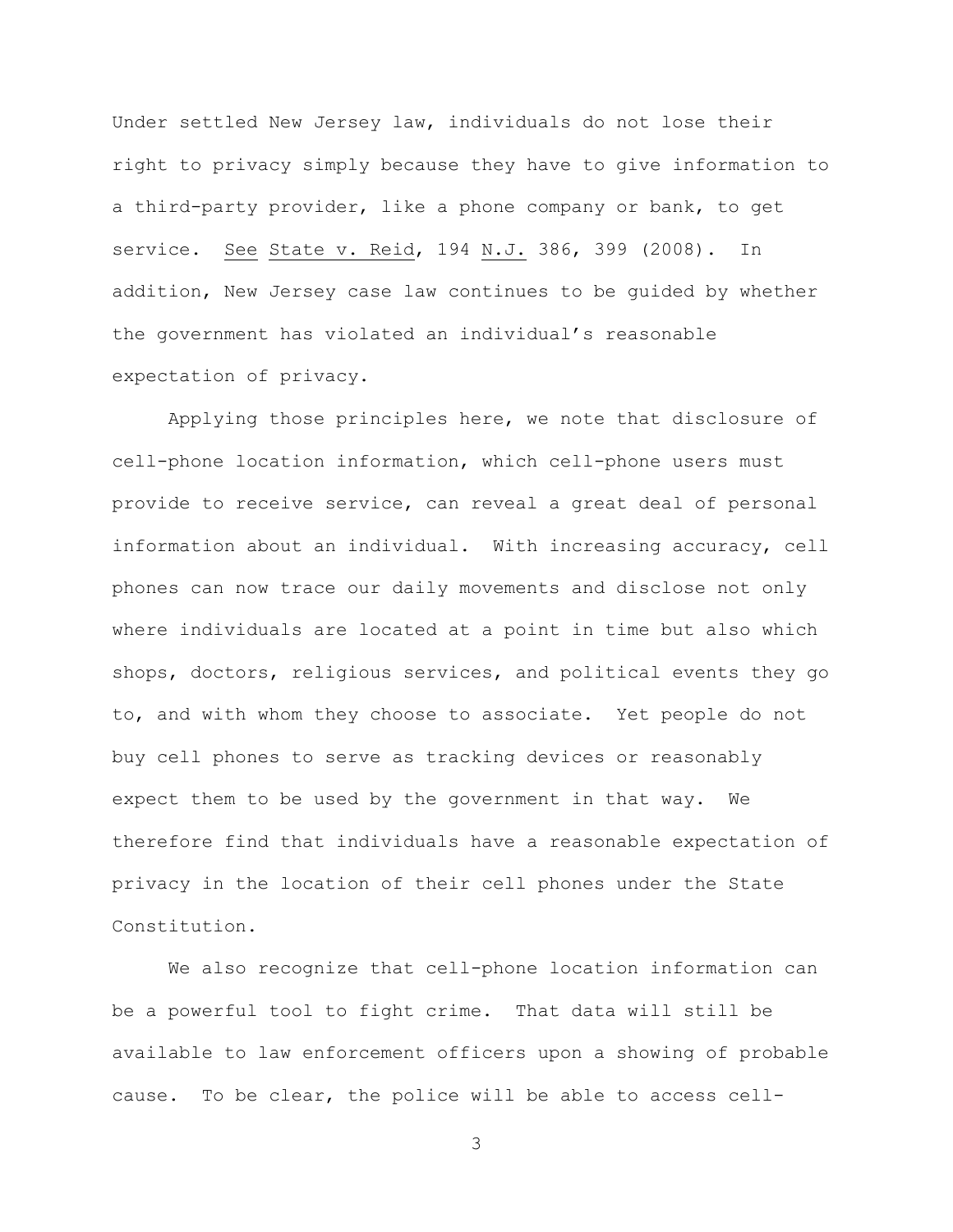phone location data with a properly authorized search warrant. If the State can show that a recognized exception to the warrant requirement applies, such as exigent circumstances, then no warrant is needed.

Having a clear set of rules serves two key goals. It protects legitimate privacy interests and also gives guidance to law enforcement officials who carry out important public safety responsibilities. Because today's decision creates a new rule of law that would disrupt the administration of justice if applied retroactively, the rule will apply to this defendant and prospective cases only.

The issue before the Court arises in the case of a burglary investigation. In an effort to locate the target and his girlfriend, whose safety was in question, the police obtained cell-phone location information from T-Mobile on three occasions during the same evening -– without first getting a court order or a warrant.

The trial court found that defendant had a reasonable expectation of privacy in his cell-phone location information but admitted the evidence under the emergency aid exception to the warrant requirement. The Appellate Division affirmed on different grounds. It concluded that defendant lacked a reasonable expectation of privacy in his cell-phone location information and that the police lawfully seized evidence in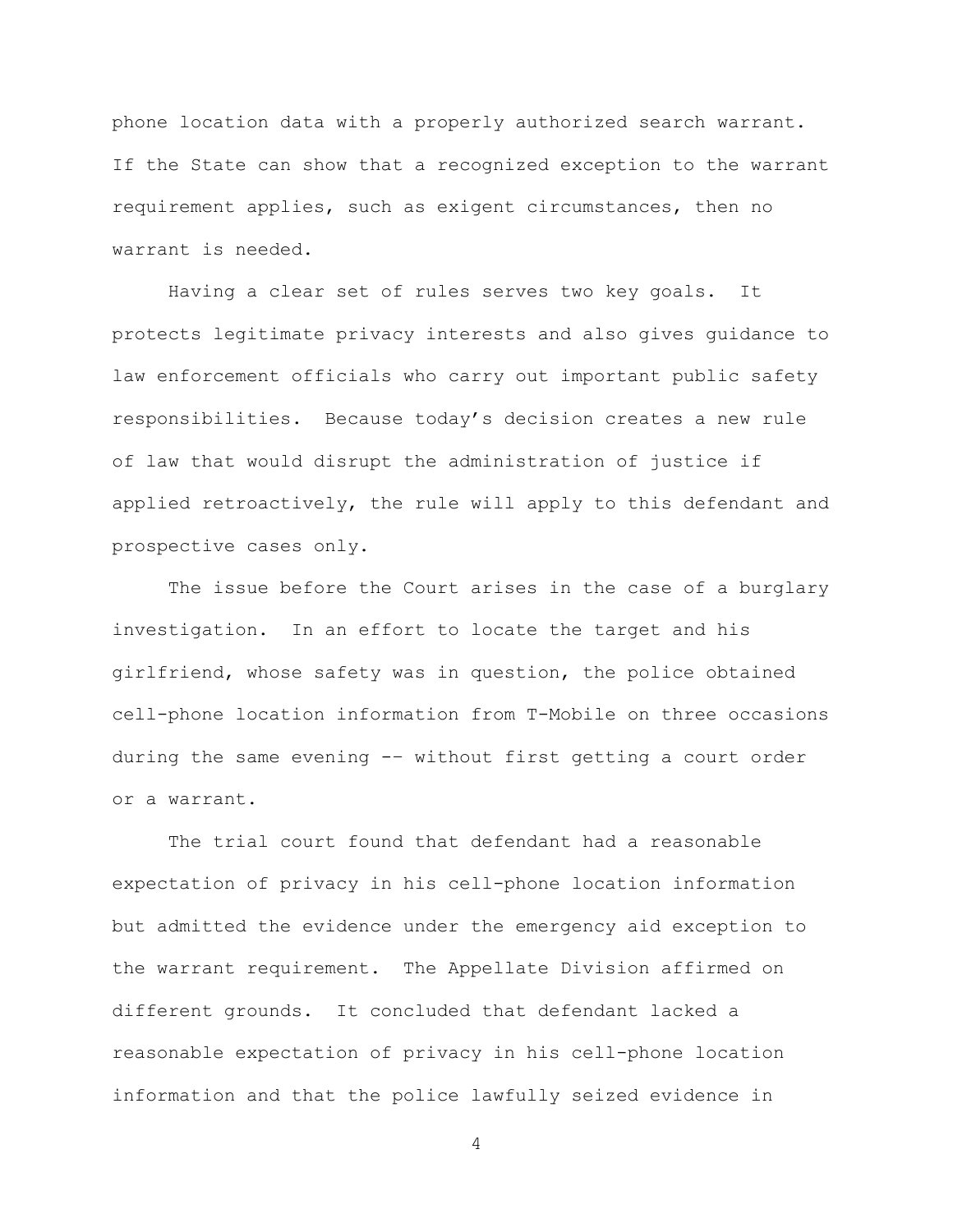plain view. The panel had no reason to consider the emergency aid doctrine.

Because we find that cell-phone users have a reasonable expectation of privacy in their cell-phone location information, and that police must obtain a search warrant before accessing that information, we reverse the judgment of the Appellate Division. To determine whether the emergency aid doctrine or some other exception to the warrant requirement applies to the facts of this case, we remand the matter to the Appellate Division for further proceedings.

I.

We draw the following facts from testimony at the suppression hearing in this case. In January 2006, Detective William Strohkirch of the Middletown Township Police Department was investigating a series of residential burglaries. After a victim told Strohkirch that a cell phone stolen from his home was still active, a court-ordered trace of the phone led the police to a bar in Asbury Park. Strohkirch and two other officers found an individual at the bar with the phone, and they arrested him. He told the police that his cousin, defendant Thomas Earls, had sold him the phone. He added that defendant had been involved in residential burglaries and kept the proceeds in a storage unit that either defendant or his former girlfriend, Desiree Gates, had rented.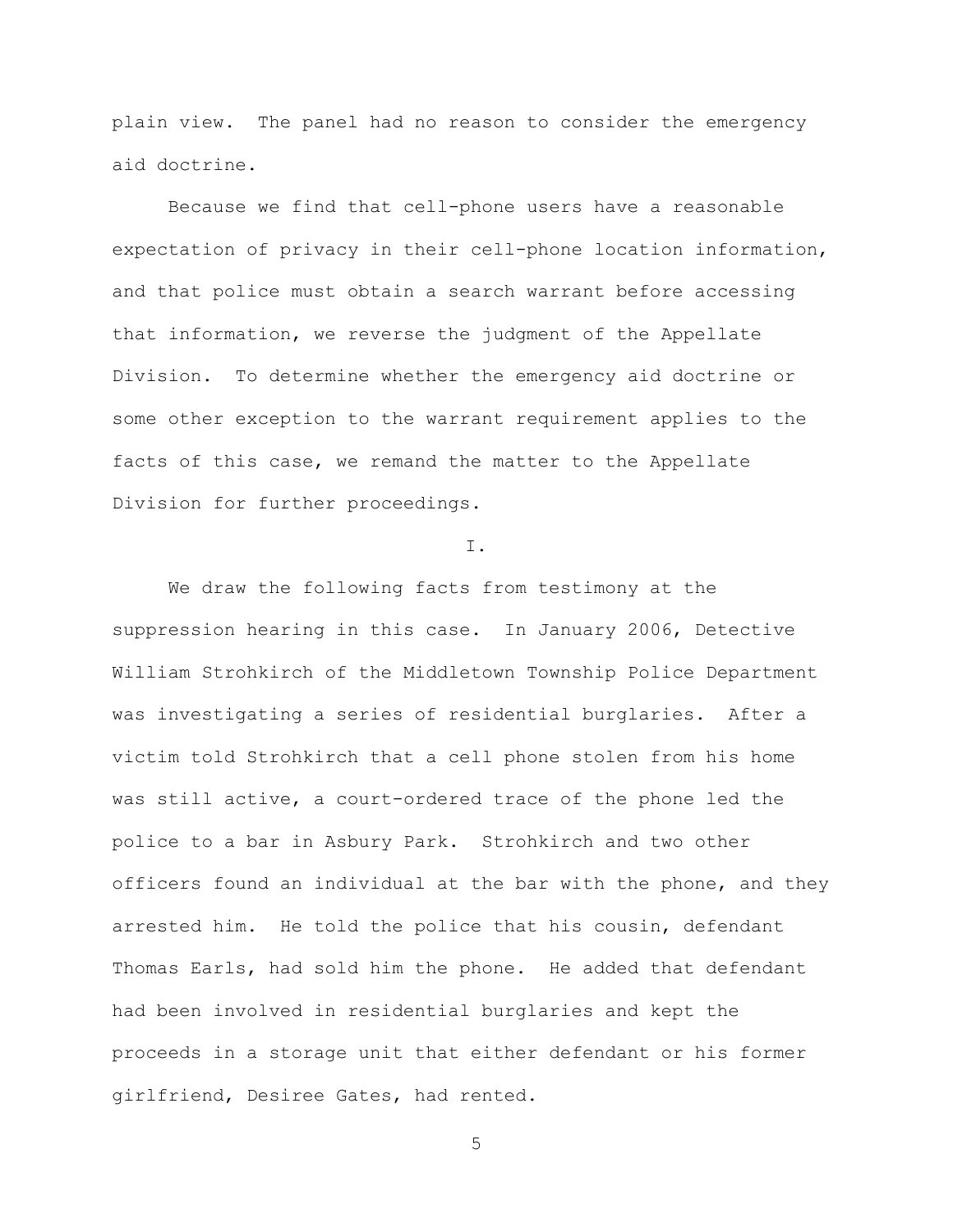The police found Gates the next day at her cousin's home, and Gates agreed to cooperate in the investigation. Gates confirmed that she had leased a storage facility in Neptune, which defendant had paid for, and the trial court found that she consented to a search of the unit. That issue is not before us.

Several detectives accompanied Gates and her cousin to the storage unit. Because defendant had the only key to the unit, the officers cut the lock. Inside, the police found various items they believed were stolen, including golf clubs, flatscreen televisions, expensive jewelry, and sports memorabilia. Gates denied any knowledge of the items.

Strohkirch spoke with Gates's cousin the following day, January 26, 2006. She said that she had not seen Gates since the visit to the storage unit and was concerned about Gates's safety. According to the cousin, defendant learned about Gates's cooperation and threatened to harm her. The cousin also relayed that defendant and Gates had "some domestic violence situations" in the past. Strohkirch was able to locate an Asbury Park police report from December 2005, which outlined an allegation by Gates that defendant had assaulted her.

At some point on January 26, 2006, the police filed a complaint against defendant for receiving stolen property and obtained an arrest warrant. Strohkirch then began to search for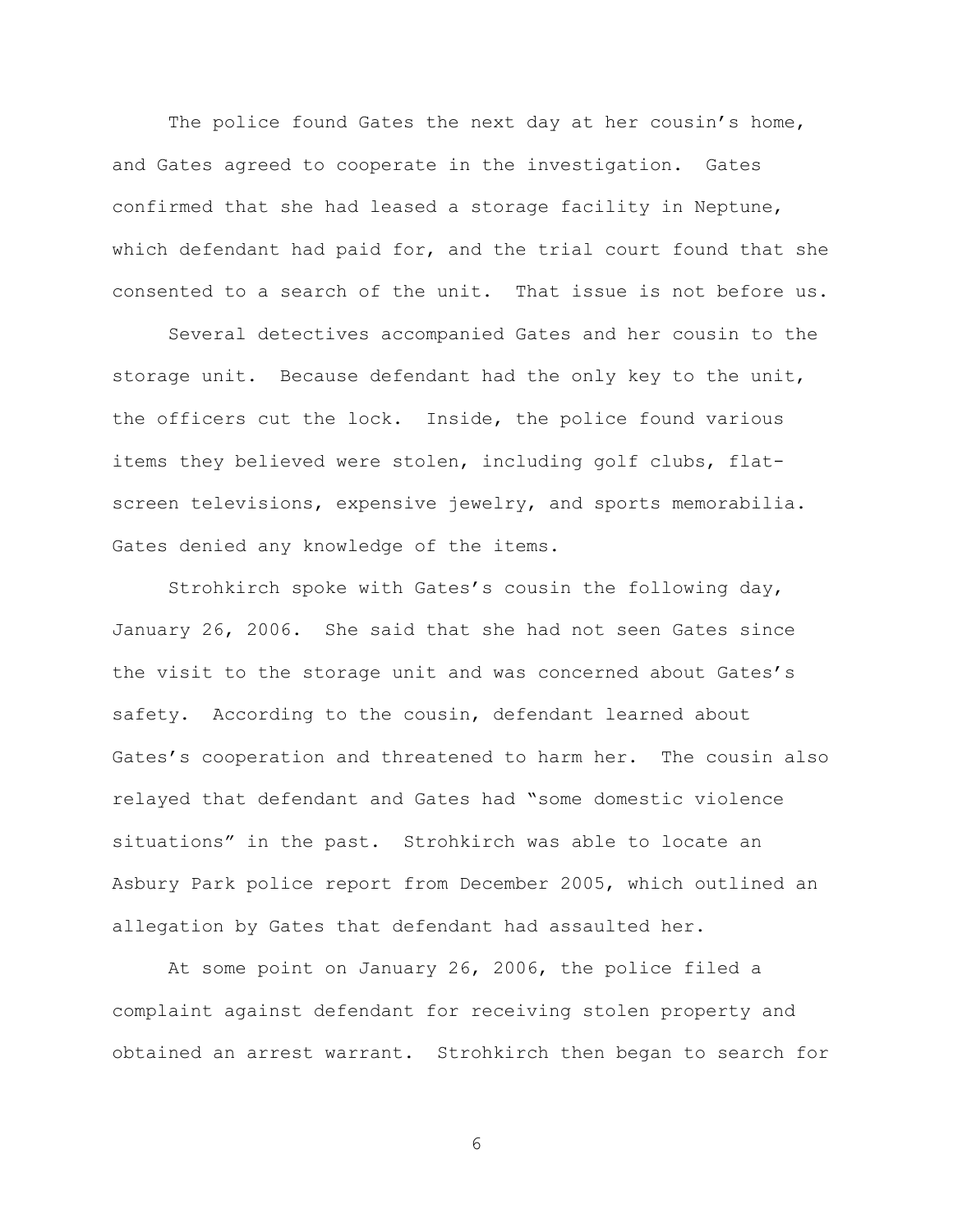defendant and Gates to ensure her safety and to execute the warrant.

In an effort to locate them, the police contacted T-Mobile, a cell-phone service provider, at about 6:00 p.m. At three different times that evening, T-Mobile provided information about the location of a cell phone the police believed defendant had been using. First, at around 8:00 p.m., T-Mobile told the police that the cell phone in question was in the "general location" of Highway 35 in Eatontown.<sup>1</sup> The police searched the area but did not find defendant or Gates.

Second, at about 9:30 p.m., the police again contacted T-Mobile, which reported that the cell phone was being used in the area of Routes 33 and 18 in Neptune. The police searched that area in response but did not find defendant. Finally, after the

 $\overline{a}$ 

Strohkirch testified as follows: "We learned that the cell tower site that was . . . being used . . . was in the . . . Eatontown area. They would give us a general location of Highway 35 in Eatontown." (Emphasis added). In the trial court's factual findings, it noted that "the Middletown Police Department was contacted by T-Mobile and informed that the cell phone was being used within a one-mile radius of the cell tower located at the intersection of Highway 35 and 36 in Eatontown." (Emphasis added).

We cannot find sufficient credible support in the record for the factual finding that the cell-site information was accurate within a one-mile radius. See State v. Rockford, 213 N.J. 424, 440 (2013); State v. Minitee, 210 N.J. 307, 317 (2012). No one suggests the area exceeded a one-mile radius, but we cannot determine how narrow the area of coverage was – for example, whether it was less than a mile radius -- from the evidence in the record before us. For purposes of this decision, we assume that the area was one mile at most.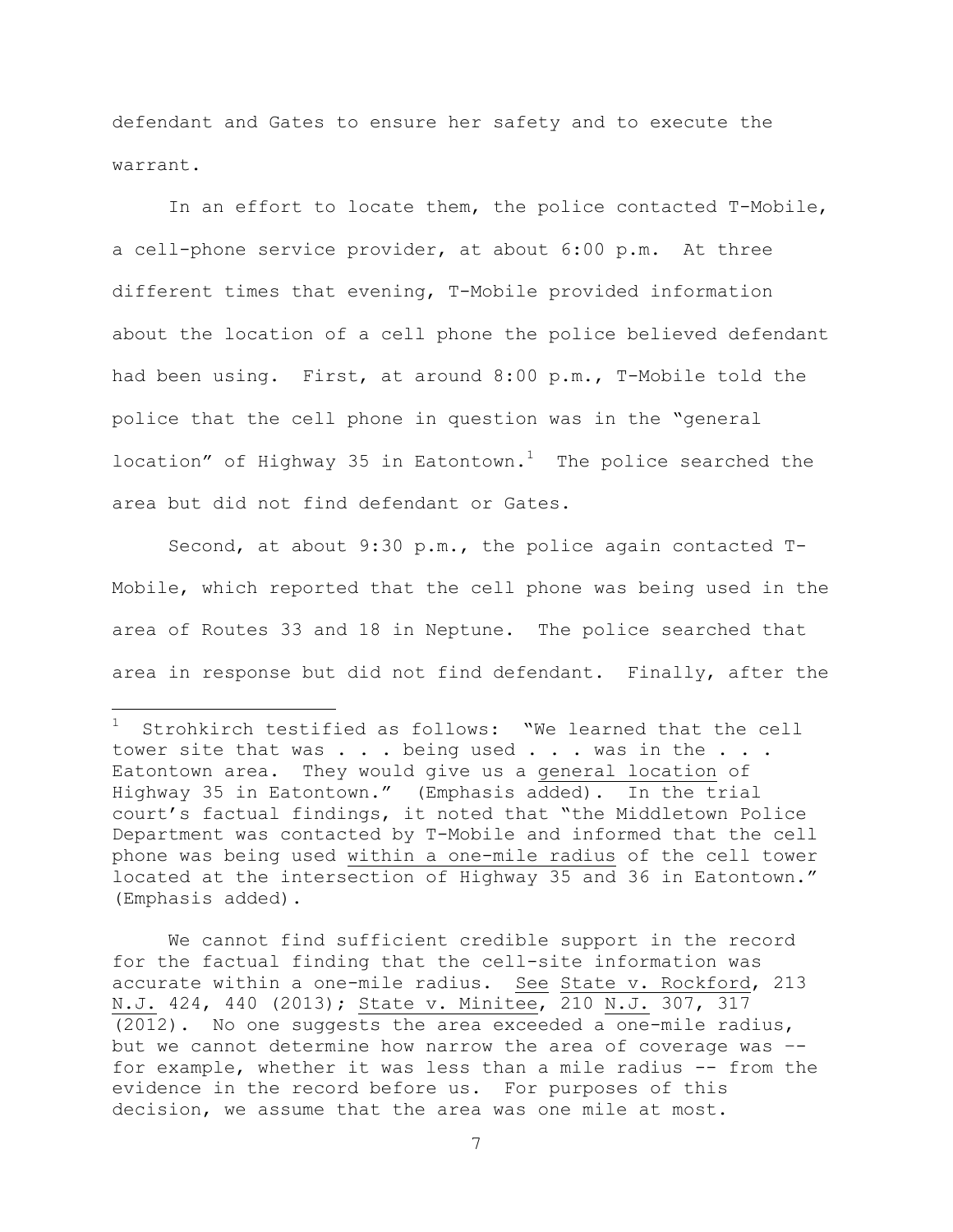police called T-Mobile at around 11:00 p.m., the carrier reported that a cell-site tower in the area of Route 9 in Howell had been used. At no point did the police seek a warrant for the three traces.

Local police departments assisted Strohkirch throughout the evening. At around midnight, the Howell Police Department located defendant's car at the Caprice Motel on Route 9 in Howell. A local officer stayed in the area to watch the car. Meanwhile, Strohkirch and Detective Deickman of the Middletown Police drove to the motel together. When they arrived at about 1:00 a.m., the officer on site reported that he had not seen any movement and that all of the motel rooms were dark.

The officers decided to call for backup from the Howell Police Department out of concern for a potential hostage situation. At about 1:30 a.m., additional officers arrived, but they left the scene because of an emergency elsewhere in Howell. Strohkirch and Deickman remained and called for additional officers from their department. Strohkirch testified that he did not believe that two officers could safely apprehend defendant.

At about 3:00 a.m., two hours after Strohkirch and Deickman first arrived at the motel, two police officers from Middletown arrived. At that point, Deickman spoke with a clerk in the motel office who confirmed where Gates and defendant were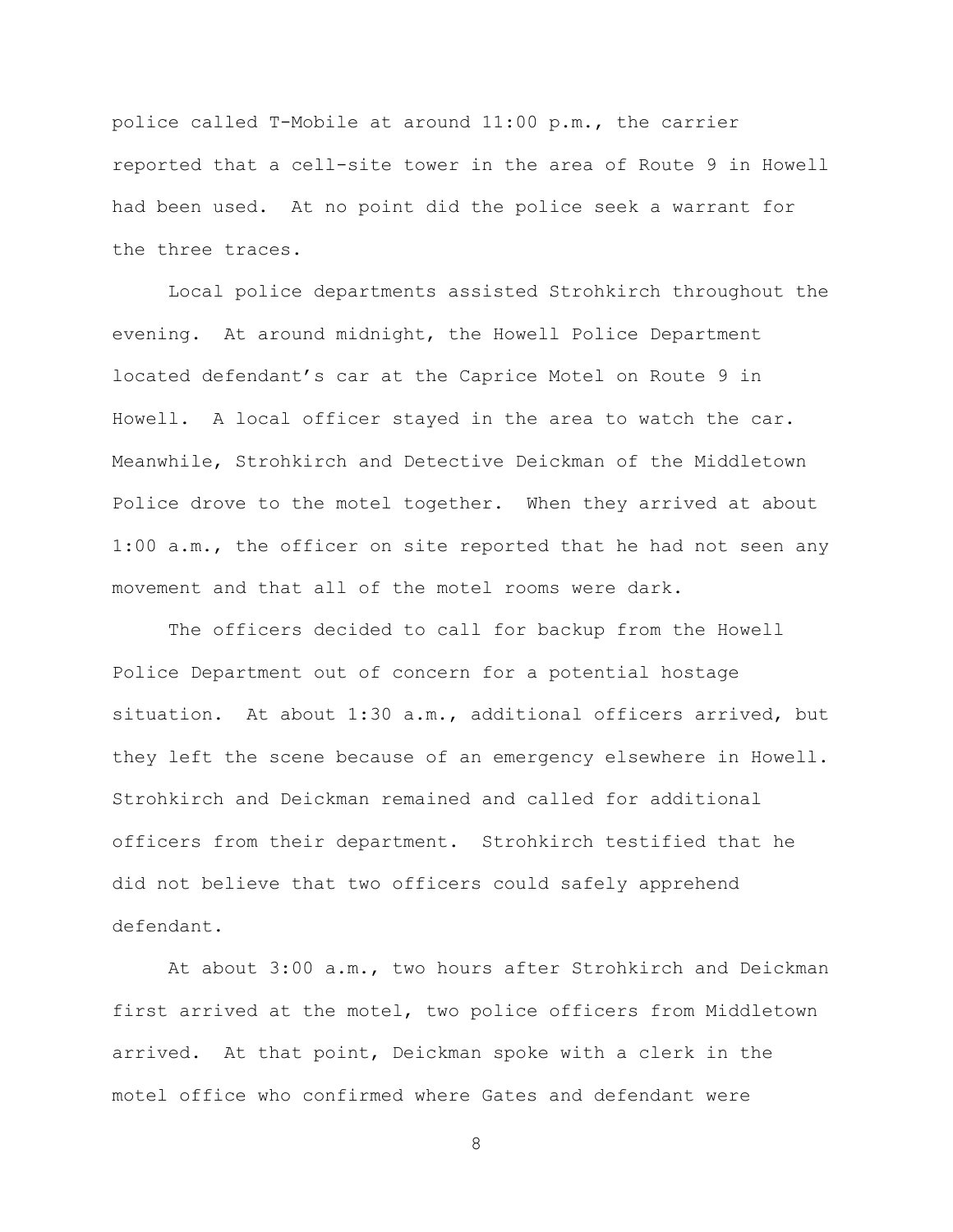staying. Deickman called their room from the clerk's office to ask Gates to come outside. When defendant and Gates opened the door, the police arrested him. The police saw a flat-screen television and several pieces of luggage on the floor of the room. Inside a closed dresser drawer, the police found a pillowcase tied in a knot.

The police brought defendant and the items to headquarters, where defendant signed consent-to-search forms. Inside the luggage, the police found stolen property and marijuana. The pillowcase contained stolen jewelry.

A Monmouth County Grand Jury returned an indictment against defendant charging him with third-degree burglary, N.J.S.A. 2C:18-2, third-degree theft, N.J.S.A. 2C:20-3a, third-degree receiving stolen property, N.J.S.A. 2C:20-7a, and fourth-degree possession of a controlled dangerous substance (marijuana), N.J.S.A. 2C:35-10a(3).

Defendant filed a motion to suppress. On April 27, 2007, after a three-day hearing, the trial court upheld the seizure of evidence from the storage unit and the motel room, except for the contents of the pillowcase. The court also denied defendant's motion to suppress evidence seized from his car and apartment. Our focus in this appeal is on defendant's arrest, based on the location of the cell phone, and the resulting consequences.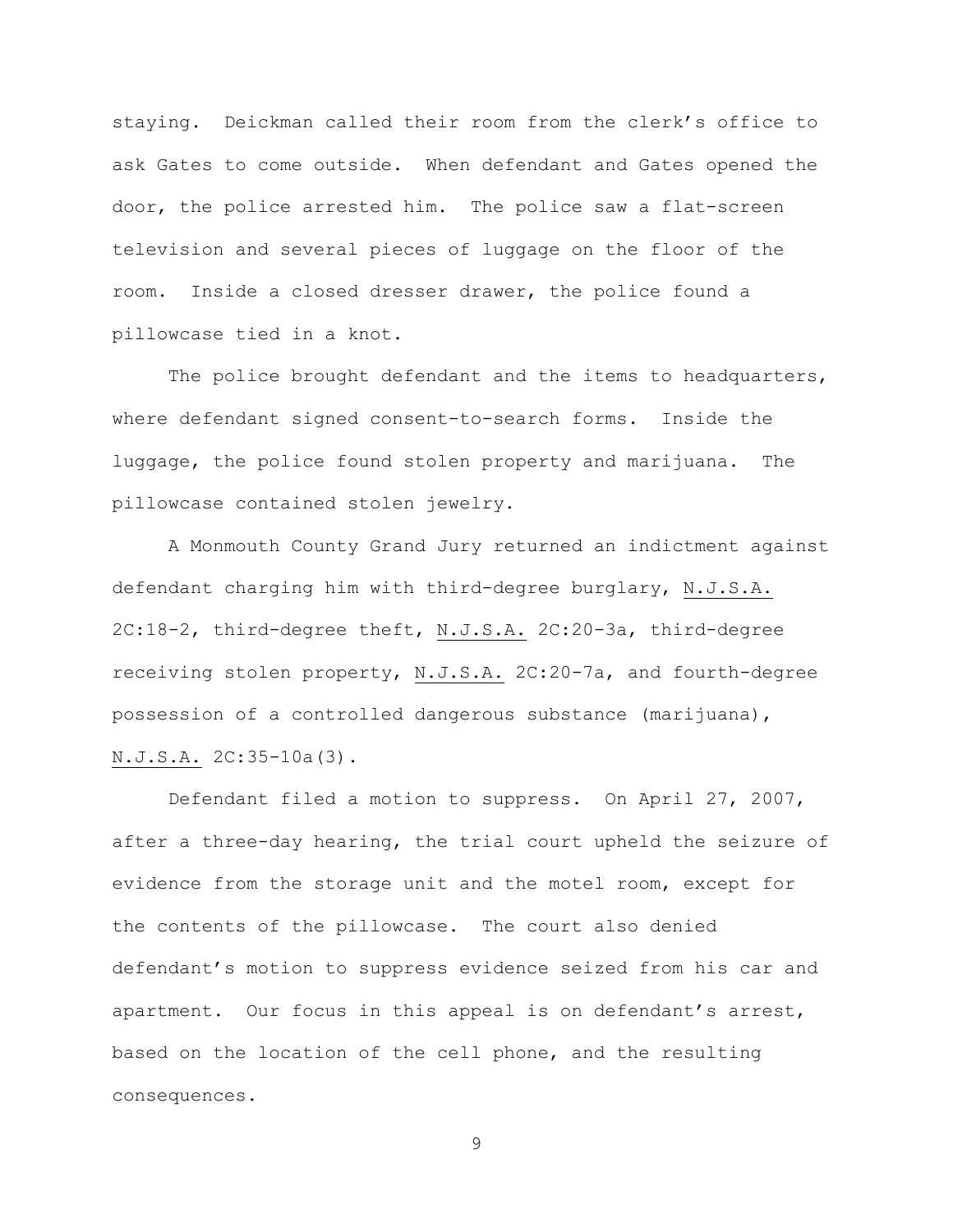The trial court found that defendant had a reasonable expectation of privacy in the location of his cell phone under State law and that the police should have obtained a warrant before tracking defendant via cell-tower information from T-Mobile. Nonetheless, the court concluded that the emergency aid exception to the warrant requirement applied. In the trial court's judgment, recent events -- including Gates's cooperation with the police, defendant's threat to harm her, her absence, and her prior domestic-violence complaint against defendant - provided an objectively reasonable basis to believe that Gates was in physical danger. The trial court also found that the television and luggage in the motel room were lawfully seized in plain view, that the State had not established that defendant or Gates orally consented to a search of the motel room, and that defendant gave written consent at headquarters to search the luggage.

Defendant pled guilty on September 28, 2007 to third-degree burglary and third-degree theft. On November 2, 2007, the court sentenced defendant in accordance with a plea agreement to an aggregate, extended term of seven years' imprisonment with three years of parole ineligibility. The Appellate Division affirmed defendant's sentence on June 23, 2009, and later allowed defendant to reopen his appeal to challenge the suppression ruling.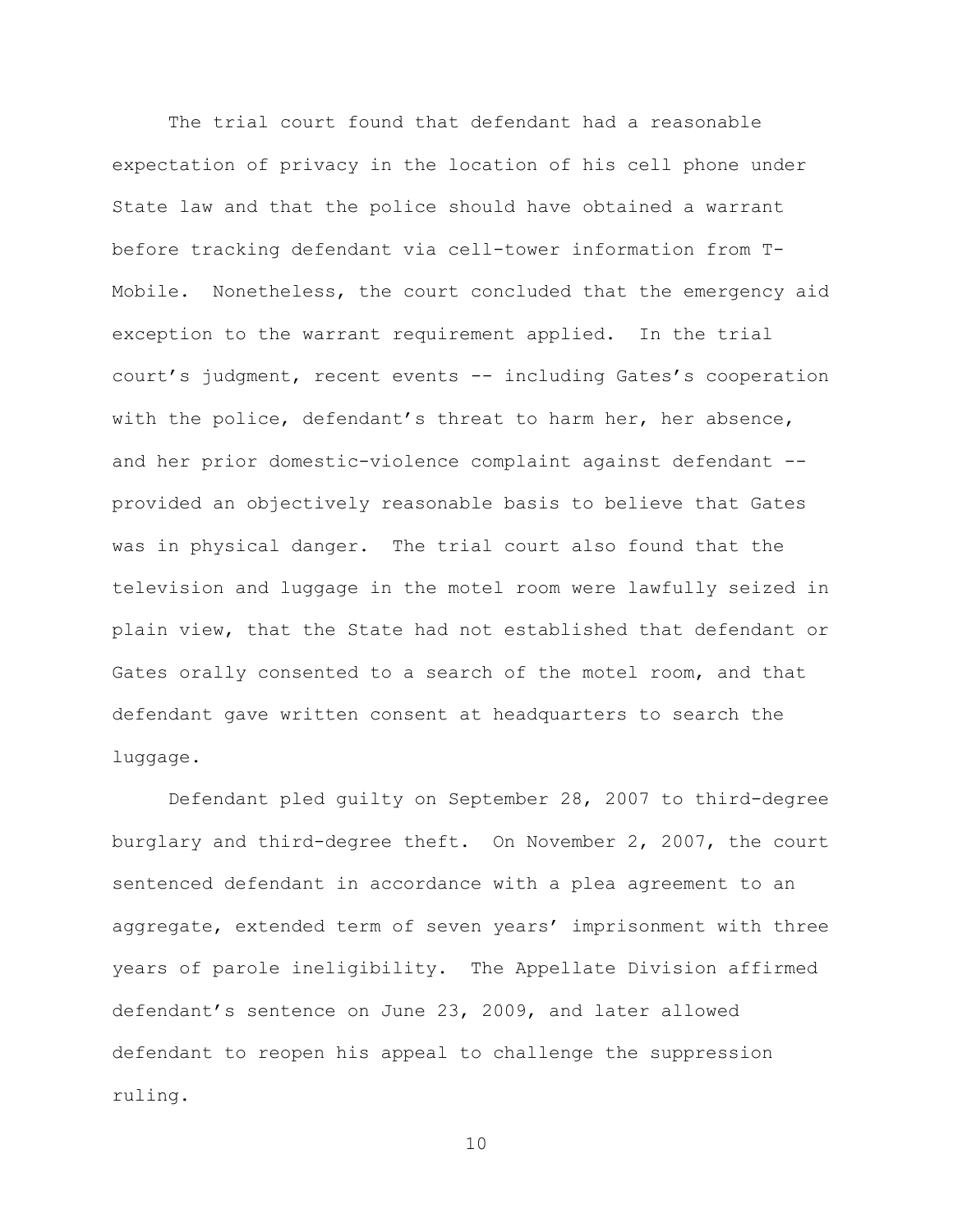In a published opinion, the Appellate Division affirmed the trial court's order for different reasons. State v. Earls, 420 N.J. Super. 583, 591 (App. Div. 2011). The appellate panel "conclude[d] that defendant had no constitutionally protected privacy interest in preventing T-Mobile from disclosing information concerning the general location of his cell phone." Ibid. The court explained that individuals have "no reasonable expectation of privacy in their movements on public highways or the general location of their cell phone." Id. at 599. As a result, the panel had no reason to consider whether the emergency aid doctrine applied in this case. Id. at 591. The panel did find that the television and luggage in the motel room were properly seized under the plain view exception to the warrant requirement. Id. at 591, 600.

We granted defendant's petition for certification "limited to the issues of the validity of defendant's arrest based on law enforcement's use of information from defendant's cell phone provider about the general location of the cell phone and the application of the plain view exception to the warrant requirement." 209 N.J. 97 (2011). We also granted motions from the American Civil Liberties Union of New Jersey (ACLU) and the Association of Criminal Defense Lawyers (ACDL), who filed a joint application, and the Electronic Privacy Information Center (EPIC) to participate as amici curiae.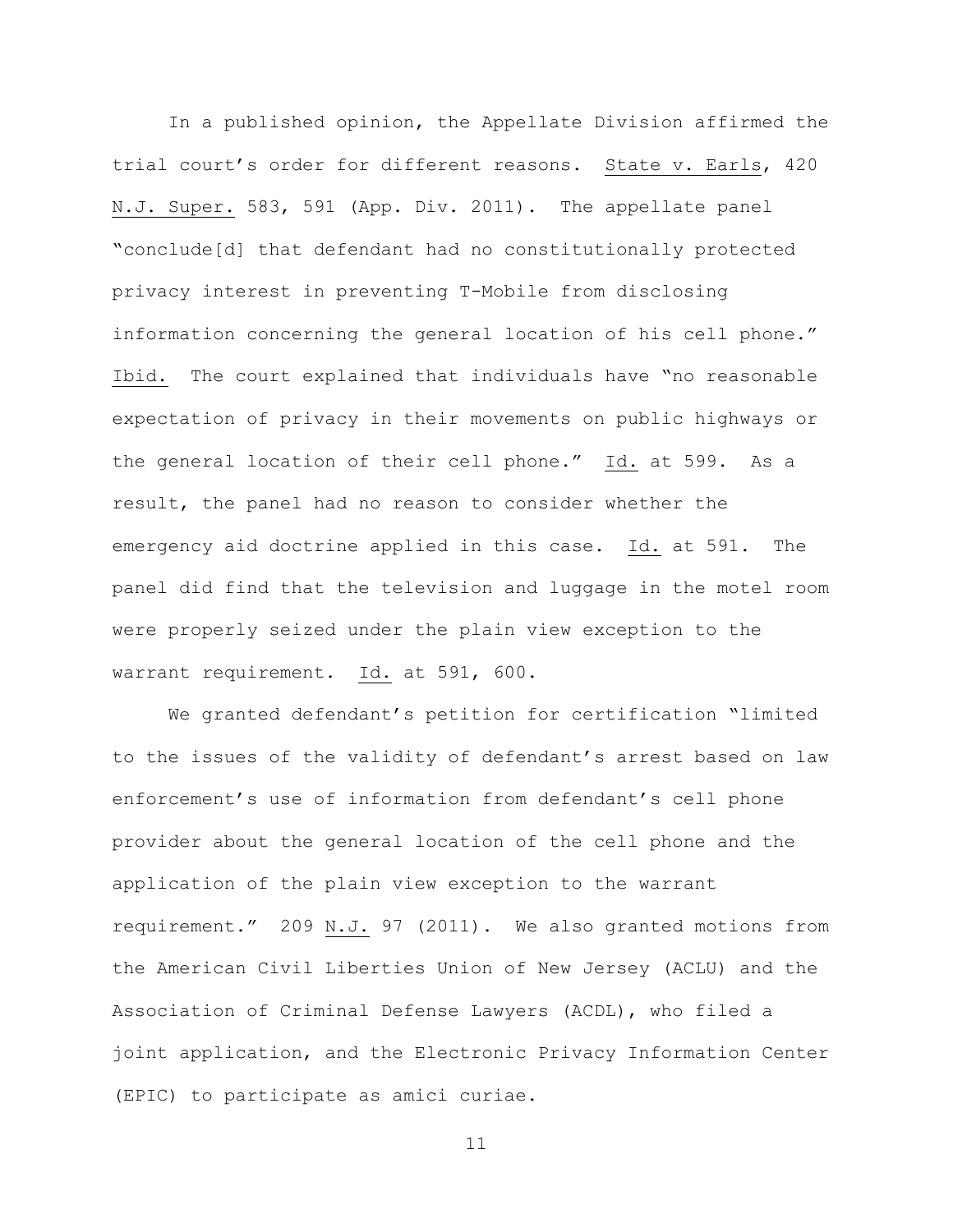We heard oral arguments on October 22, 2012. Afterward, we asked the parties and amici to address whether a determination that a warrant is required to obtain cell-phone location data would constitute a new rule of law and whether such a ruling should be applied retroactively. We also requested information about the current state of technology relating to cell-phone location tracking and whether cell-phone users today have a reasonable expectation of privacy in modern cell phones. The case was reargued on January 29, 2013.

II.

Defendant argues that he had a reasonable expectation of privacy in his cell-phone location information and that a warrant was therefore needed before law enforcement officials could access that information. He submits that technology now allows law enforcement to track the location of cell phones in an intrusive, continuous manner and thereby threatens to erode protected privacy rights. Defendant argues that the traditional distinction between public and private realms is no longer valid because cell-phone tracking monitors a person's movements in and out of both areas.

In a supplemental brief, defendant maintains that it would be a logical extension of existing precedent to require police to get a warrant before they can request cell-phone location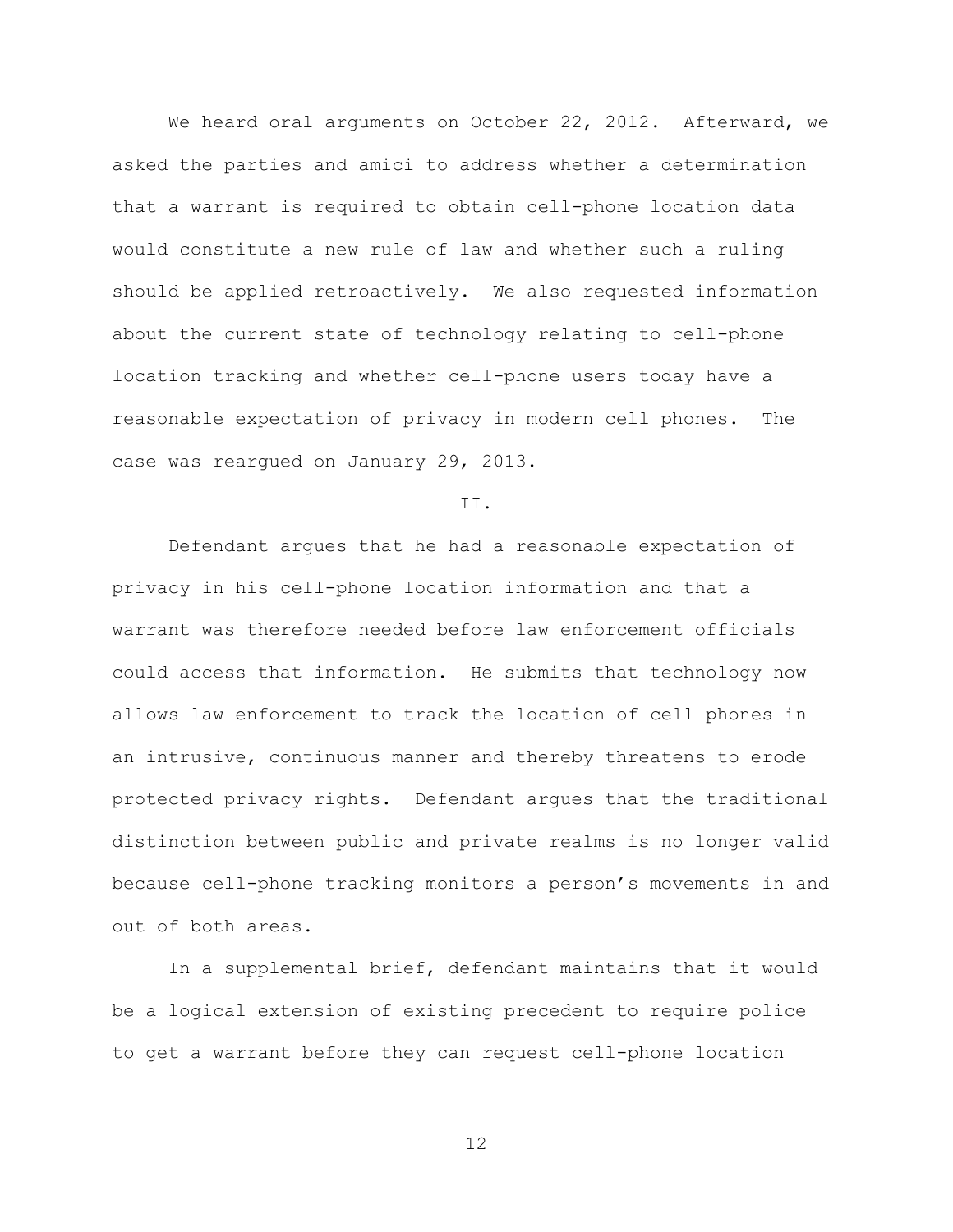data. Such an approach, he claims, would not constitute a new rule of law and should be applied retroactively.

The Attorney General claims that defendant had no reasonable expectation of privacy in the generalized location of his cell phone. The State contends that the non-specific information it obtained during a brief period of time directed officers to public areas and differed from today's more sophisticated and precise tracking data. The State acknowledges that location information available today could raise constitutional concerns and that, unless there is an emergency, police now typically obtain warrants before seeking that type of data. To the extent defendant had a privacy interest in the location of his cell phone, the Attorney General asserts that the emergency aid exception to the warrant requirement would apply here.

In its supplemental brief, the State submits that imposing a warrant requirement would amount to a new rule of law that should apply prospectively only.

The arguments of amici amplify defendant's position on the constitutional issue. The ACLU and ACDL, in a joint brief, contend that there is a reasonable expectation of privacy in cell-phone location information under the State Constitution. According to the two amicus groups, such information can reveal intimate details about one's affairs and intrude upon the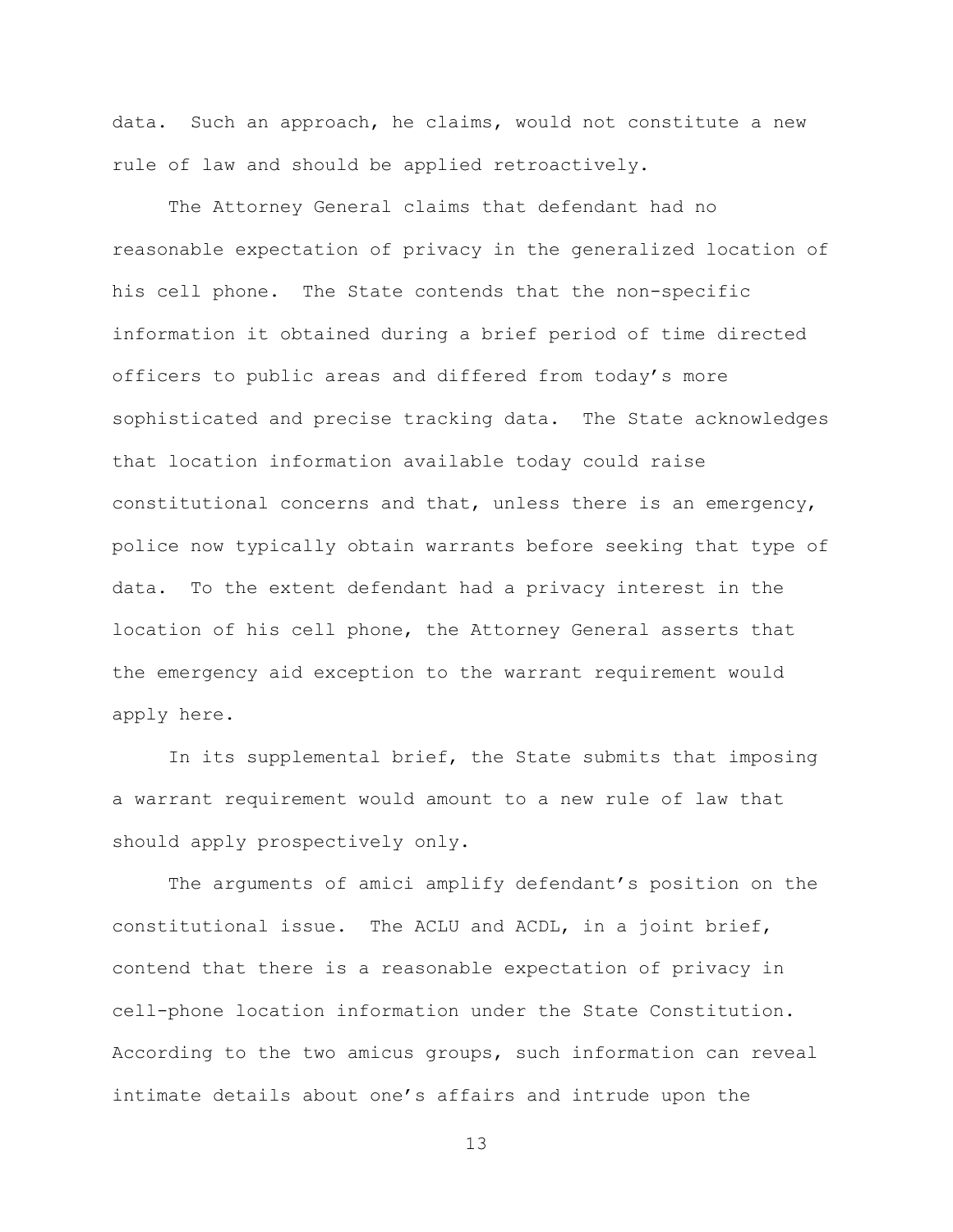constitutional right of association. The groups therefore argue that law enforcement must get a warrant supported by probable cause before it can gather such information. Absent a warrant, they argue that the exclusionary rule should apply.

In their supplemental brief, the ACLU and ACDL contend that a warrant requirement does not constitute a new rule of law. They concede that if this Court rules otherwise, the issue of retroactivity is a close question.

EPIC also maintains that individuals have a reasonable expectation of privacy in the location of their cell phones. EPIC argues that real-time cell-phone location tracking can be more invasive than Global Positioning System (GPS) tracking and involves a level of intrusion that a reasonable person would not anticipate.In its supplemental brief, EPIC offered helpful details about the current state of cell-phone technology.

# III.

For a better understanding of the issues presented, we begin by examining how cell phones function. We draw on congressional testimony by Professor Matt Blaze of the University of Pennsylvania, see ECPA Reform and the Revolution in Location Based Technologies and Services: Hearing Before the Subcomm. on the Constitution, Civil Rights, and Civil Liberties of the H. Comm. on the Judiciary, 111th Cong. 12-30 (2010)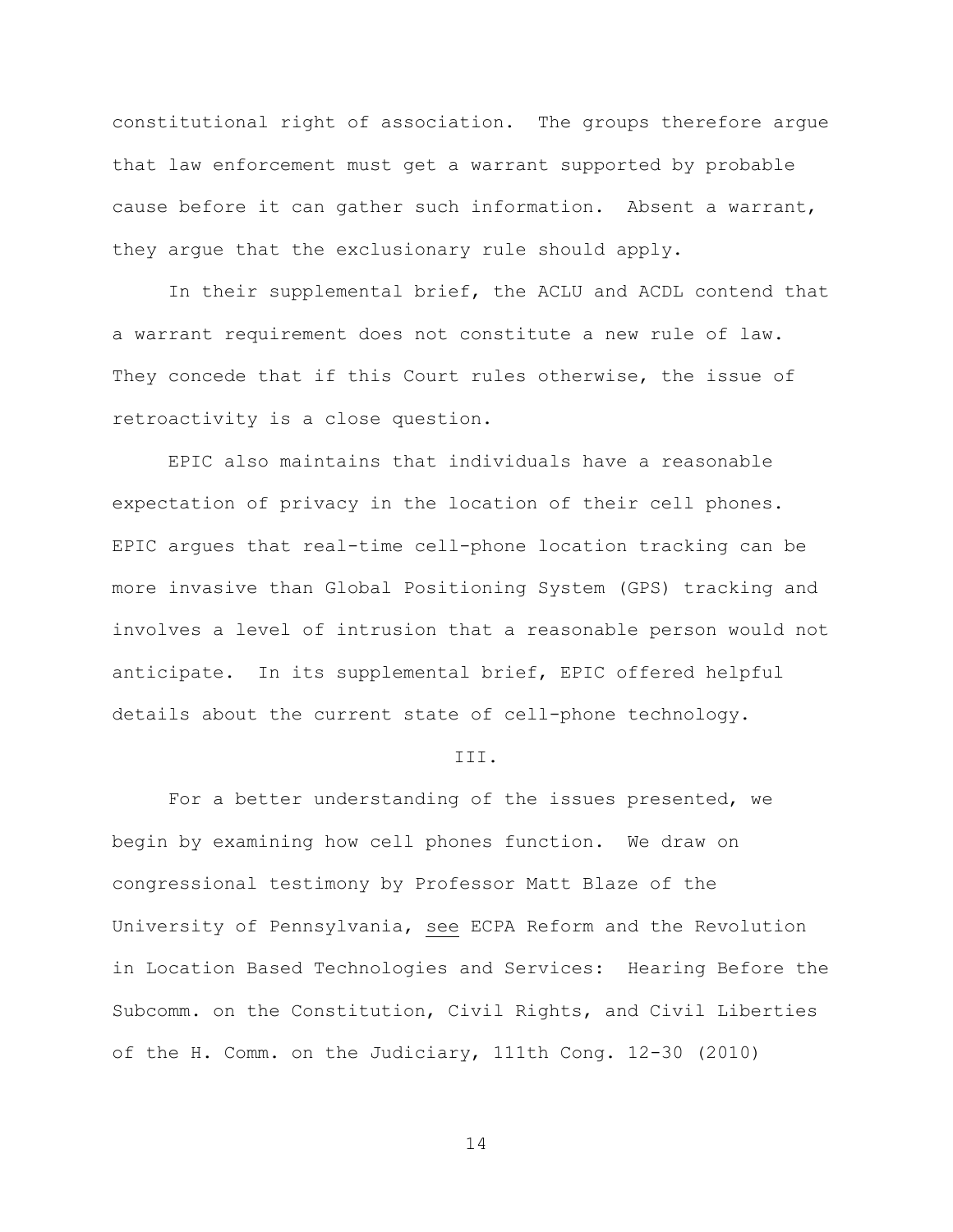(statement of Prof. Matt Blaze) ("Blaze Testimony"), and other sources.

A basic cell phone operates like a scanning radio. Cell phones use radio waves to communicate between a user's handset and a telephone network. Id. at 20. To connect with the local telephone network, the Internet, or other wireless networks, cell-phone providers maintain an extensive network of cell sites, or radio base stations, in the geographic areas they serve. In re U.S. Historical Cell Site Data, 747 F. Supp. 2d 827, 831 (S.D. Tex. 2010).

Whenever a cell phone is turned on, it searches for a signal and automatically registers or identifies itself with the nearest cell site –- the one with the strongest signal. Blaze Testimony, supra, at 20. The process is automatic. Cell phones re-scan every seven seconds, or whenever the signal strength weakens, even when no calls are made. See In re Pen Register & Trap/Trace Device with Cell Site Location Auth., 396 F. Supp. 2d 747, 750 (S.D. Tex. 2005).

Cell phones can be tracked when they are used to make a call, send a text message, or connect to the Internet -- or when they take no action at all, so long as the phone is not turned off. See Blaze Testimony, supra, at 13-14. Today, cell-phone providers can pinpoint the location of a person's cell phone with increasing accuracy. In some areas, carriers can locate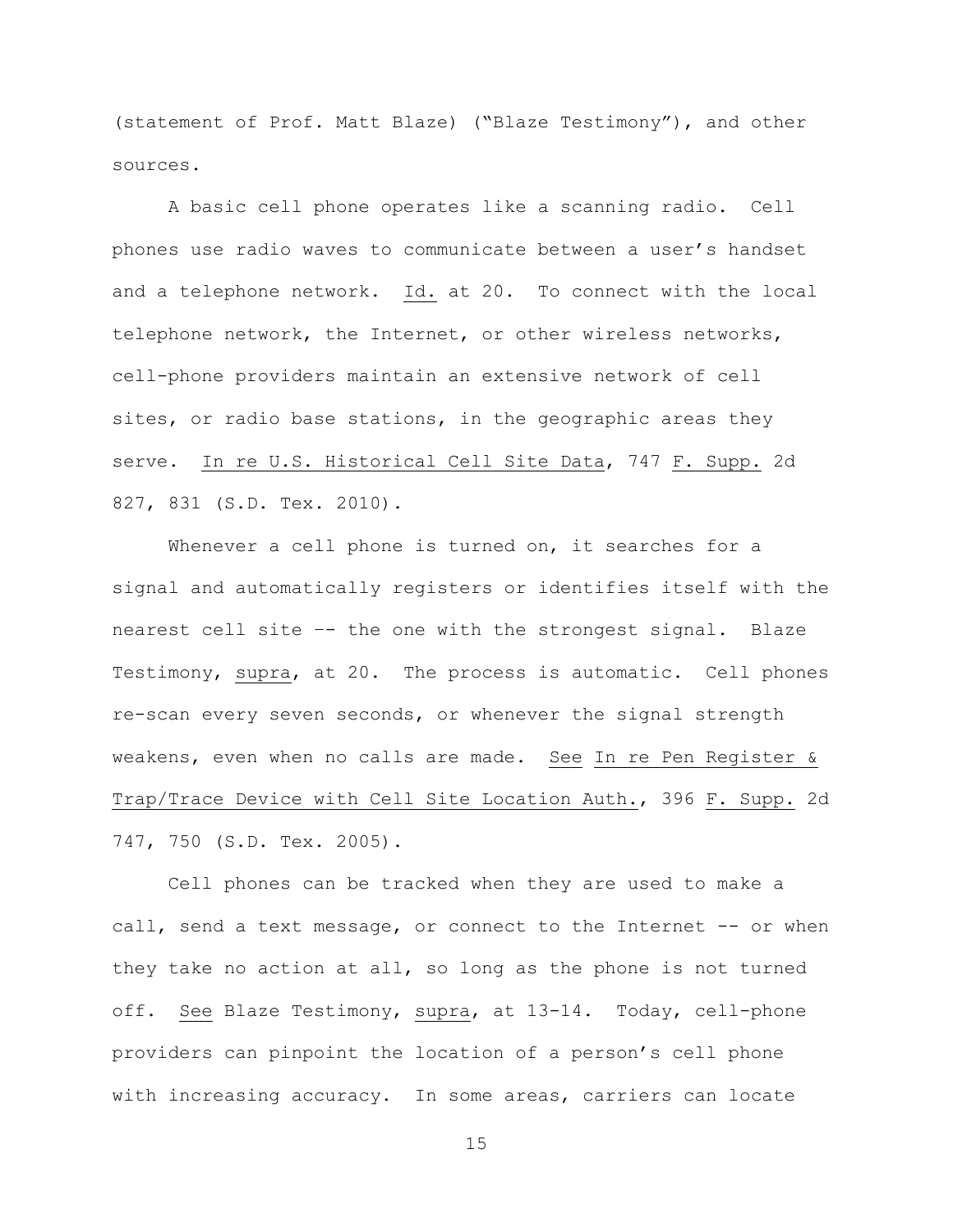cell-phone users within buildings, and even within "individual floors and rooms within buildings." Id. at 25.

The degree of accuracy in tracking a cell phone depends on the type of mobile device, the type of tracking method, the service provider, and other factors. We consider two main types of mobile phone devices: cell phones and smartphones. Smartphones are an advanced version of basic cell phones that can be used not only to make calls and send text messages but also to connect to the Internet, among other features. See Stephanie K. Pell & Christopher Soghoian, Can You See Me Now? Toward Reasonable Standards for Law Enforcement Access to Location Data That Congress Could Enact, 27 Berkeley Tech. L.J. 117, 129 (2012). Those connections create countless cell-site records that facilitate tracking. See id. at 130; Blaze Testimony, supra, at 27.

There are two primary methods to track mobile devices: network-based (cell-site) and handset-based (GPS). Blaze Testimony, supra, at 20-21.

Network-based location tracking relies on the network of cell sites and antennas described above. As mobile devices register with a cell site, make a call, or download data, they "communicate" with a station through radio signal data that is collected and analyzed at the provider's cell towers. Id. at 22. That process enables carriers to identify "the position of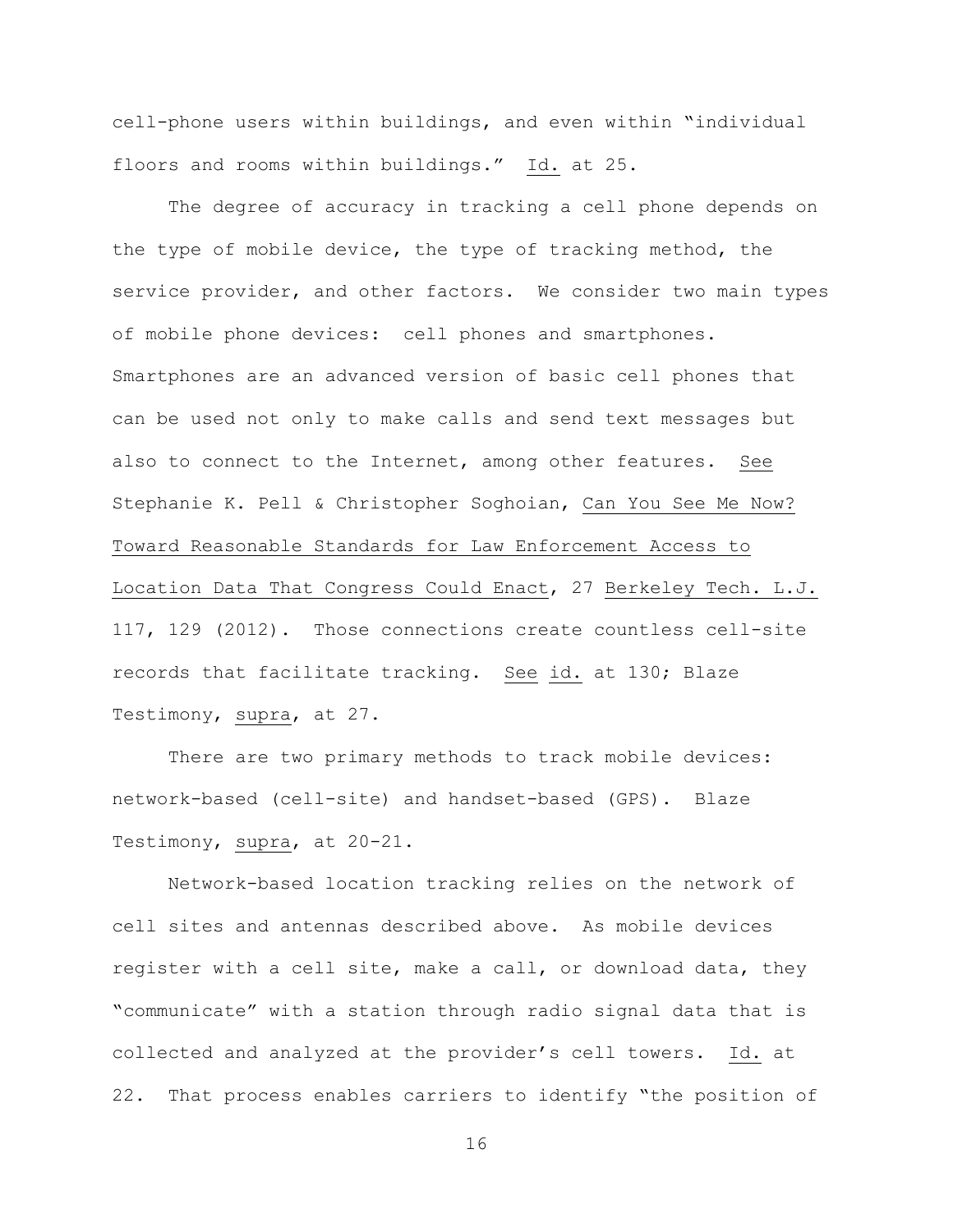virtually every handset active in the network at all times." Ibid.The information is typically created and stored in a database. Id. at 27. A log is also ordinarily created each time a call is made or data downloaded. Ibid.; Pell & Soghoian, supra, 27 Berkeley Tech. L.J. at 128.

The accuracy of the location information depends in part on the size of the "sector" -- the area served by the cell tower. Blaze Testimony, supra, at 23-24**.** That area can range from miles to meters. Id. at 25**.** As the number of cell towers or base stations increases, the size of the sector shrinks and tracking becomes more precise. Id. at 24-25.

From 2000 to 2012, as cell phones became more popular, the number of cell towers in the United States increased from 104,288 to 301,779. CTIA – The Wireless Ass'n, Wireless Industry Survey Results (Dec. 2012),

http://files.CTIA.org/pdf/CTIA\_Survey\_YE\_2012\_Graphics-FINAL.pdf. As a direct consequence, not only are carriers able to accommodate new customers and provide better reception, but they can also locate cell phones with greater precision. In dense urban areas and environments that use "microcells" - newer, smaller cellular base stations –- a sector's coverage area can be "quite small indeed." Blaze Testimony, supra, at 25 (explaining that microcells can "sometimes effectively identify[] . . . individual floors and rooms within buildings");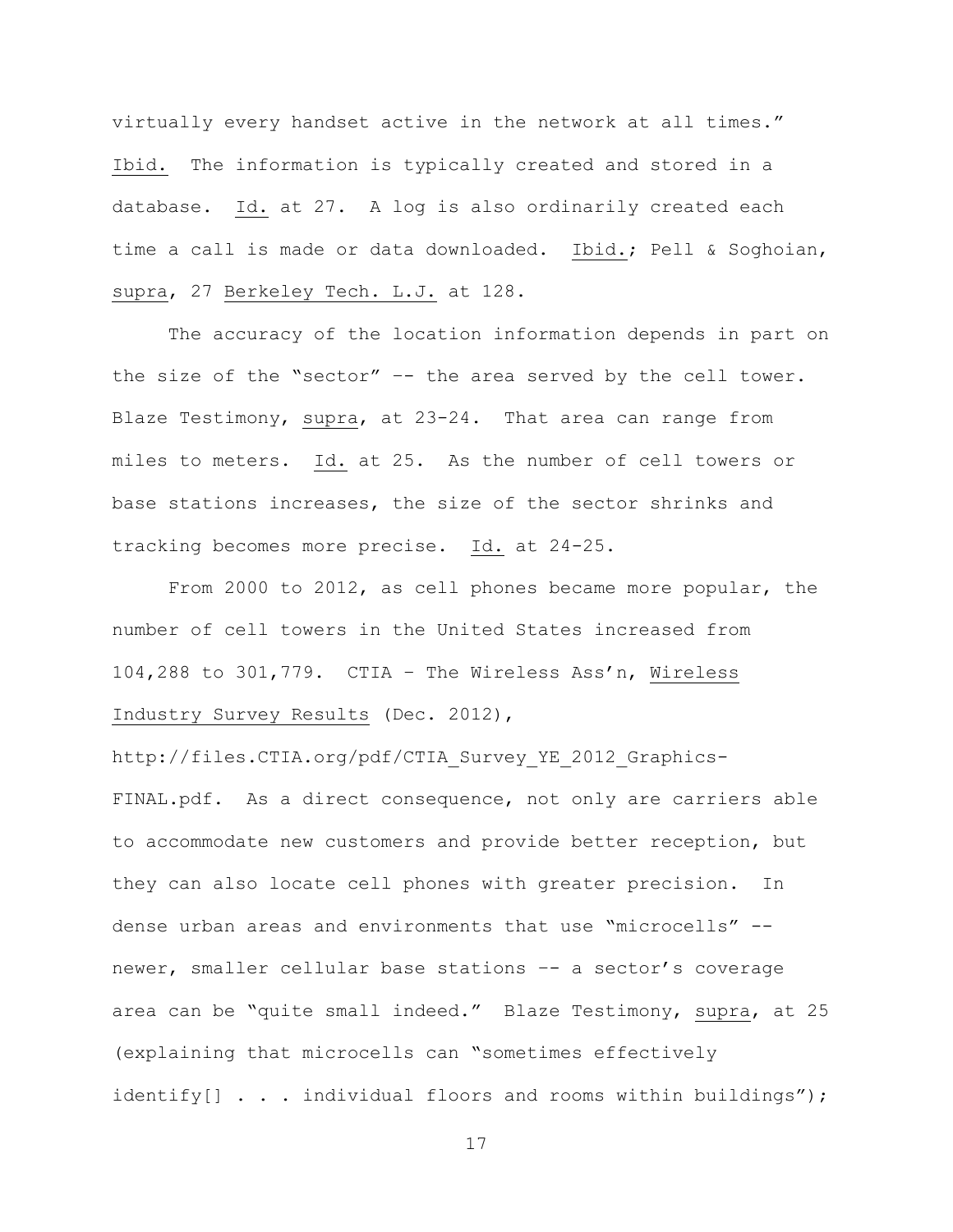Historical Cell Site Data, supra, 747 F. Supp. 2d at 833 (noting "microcell has a range of 40 feet" (citations omitted)). New Jersey, of course, is the most densely populated state in the nation. See U.S. Census Bureau, Resident Population Data: Population Density (2010), [http://www.census.gov/2010census/](http://www.census.gov/2010census/%20data/apportionment-dens-text.php)  [data/apportionment-dens-text.php.](http://www.census.gov/2010census/%20data/apportionment-dens-text.php)

Handset-based tracking uses GPS technology to locate cell users. Blaze Testimony, supra, at 21. The GPS system is comprised of "orbiting satellites that provide navigation data to military and civilian users" throughout the world. U.S. Air Force, Global Positioning System Factsheet (Sept. 15, 2010), [http://www.af.mil/information/factsheets/factsheet.asp?id=119.](http://www.af.mil/information/factsheets/factsheet.asp?id=119) Most modern phones contain GPS receivers, see Jagdish Rebello, Four Out of Five Cell Phones to Integrate GPS by End of 2011 (July 16, 2010), [http://www.isuppli.com/Mobile-and-Wireless-](http://www.isuppli.com/Mobile-and-Wireless-Communications/News/Pages/Four-out-of-Five-Cell-Phones-to-Integrate-GPS-by-End-of-2011.aspx)[Communications/News/Pages/Four-out-of-Five-Cell-Phones-to-](http://www.isuppli.com/Mobile-and-Wireless-Communications/News/Pages/Four-out-of-Five-Cell-Phones-to-Integrate-GPS-by-End-of-2011.aspx)[Integrate-GPS-by-End-of-2011.aspx,](http://www.isuppli.com/Mobile-and-Wireless-Communications/News/Pages/Four-out-of-Five-Cell-Phones-to-Integrate-GPS-by-End-of-2011.aspx) and "the user's phone calculates its own location" with "GPS satellite receiver hardware built in to the handset," Blaze Testimony, supra, at 20-21.GPS technology works reliably outdoors, id. at 22, and "can precisely locate something to within about 10 meters of accuracy," id. at 14.

Many modern cell phones contain a GPS chip that can be used for emergency tracking. For example, new handsets sold by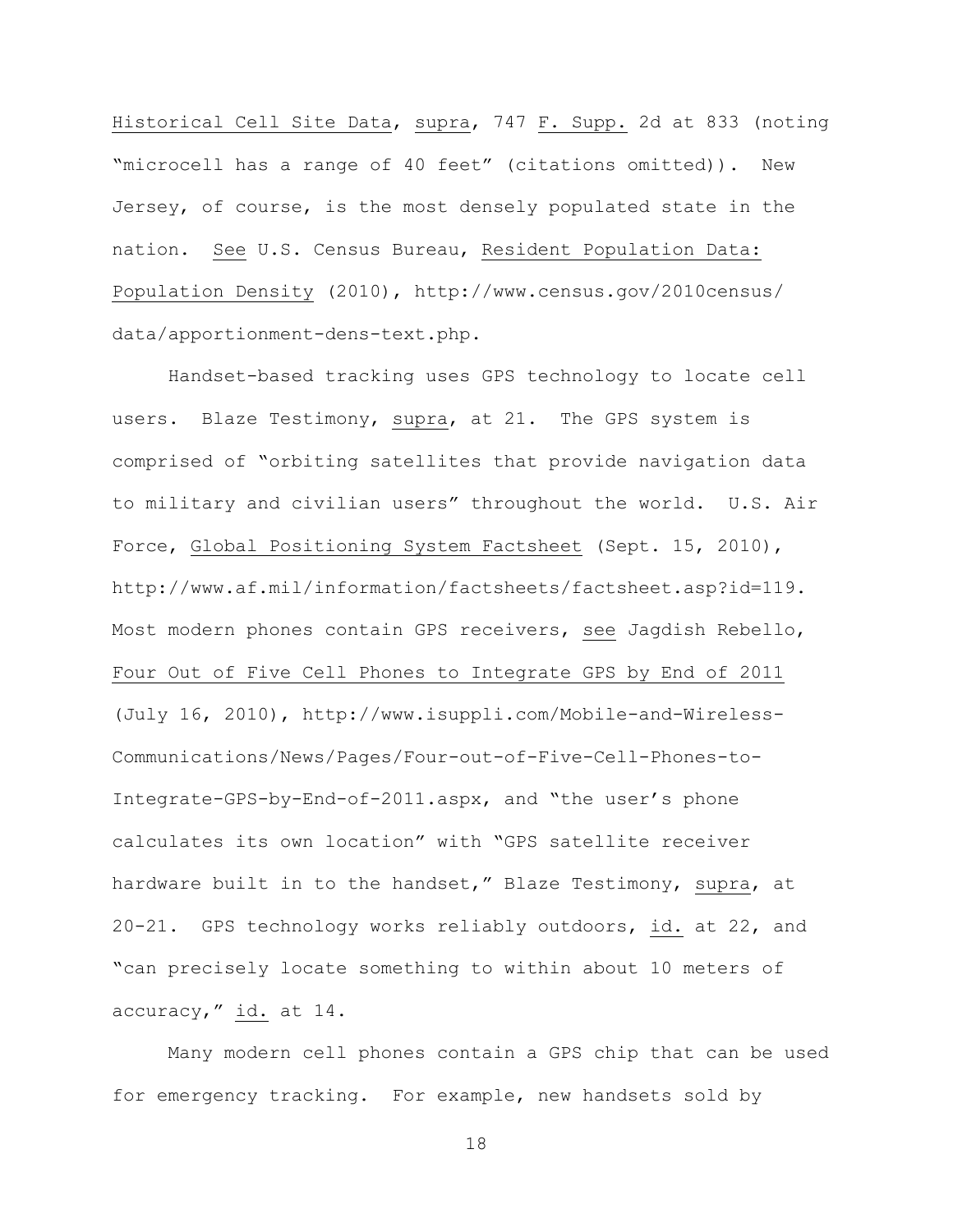Verizon Wireless since December 31, 2003 have a chip in the phone that helps provide location information. See Verizon Wireless, Wireless Issues: Enhanced 911 (2013), [http://aboutus.verizonwireless.com/commitment/safety\\_security/.](http://aboutus.verizonwireless.com/commitment/safety_security/)

Each carrier has its own practice to collect and retain location data. Blaze Testimony, supra, at 27.With more accurate information available, carriers can now collect more precise data about the location of cell phones that their customers use. Ibid.; Historical Cell Site Data, supra, 747 F. Supp. 2d at 833-34.

The number of users has increased steadily as well. From 2000 to 2012, the estimated number of wireless devices in the United States grew from 109.4 million to 326.4 million. CTIA, supra.As of May 2013, the Pew Research Center reported that 91 percent of American adults have a cell phone and 56 percent have a smartphone. Pew Research Ctr., Pew Internet: Mobile (June 6, 2013), http://pewinternet.org/Commentary/2012/February/Pew-Internet-Mobile.aspx.

## IV.

We turn next to relevant federal and state law relating to location information.

# A.

The United States Constitution guarantees "[t]he right of the people to be secure in their persons, houses, papers, and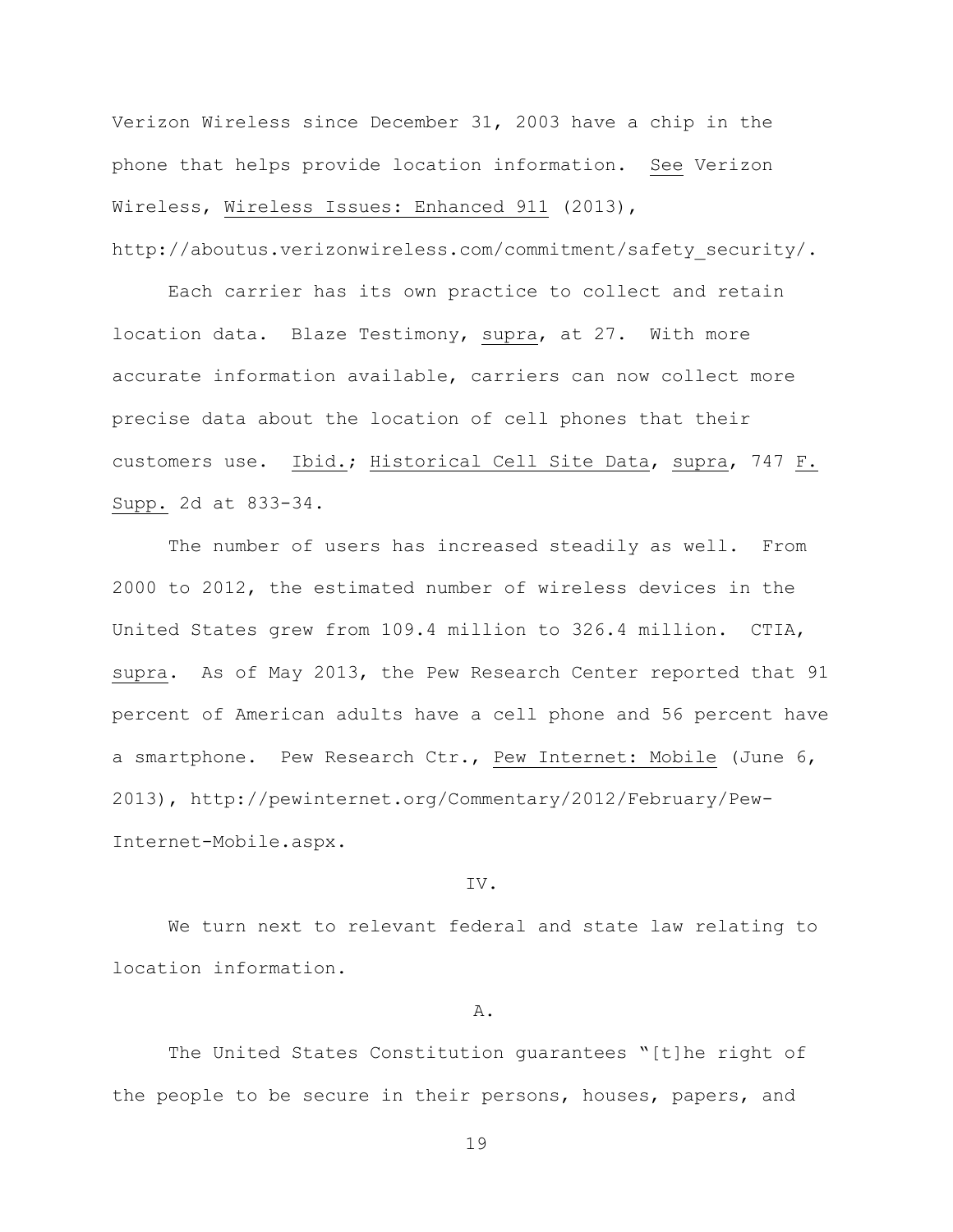effects, against unreasonable searches and seizures . . . ." U.S. Const. amend. IV. To determine whether a violation of the Fourth Amendment had occurred, earlier cases focused on whether the government had violated an individual's reasonable expectation of privacy. See, e.g., Kyllo v. United States, 533 U.S. 27, 31-33, 121 S. Ct. 2038, 2042-43, 150 L. Ed. 2d 94, 101- 02 (2001) (discussing Justice Harlan's frequently quoted concurrence in Katz v. United States, 389 U.S. 347, 360, 88 S. Ct. 507, 516, 19 L. Ed. 2d 576, 587 (1967) (Harlan, J., concurring)).

Two cases after Katz addressed the government's use of beepers or electronic tracking devices. See United States v. Knotts, 460 U.S. 276, 103 S. Ct. 1081, 75 L. Ed. 2d 55 (1983); United States v. Karo, 468 U.S. 705, 104 S. Ct. 3296, 82 L. Ed. 2d 530 (1984). In Knotts, supra, the United States Supreme Court upheld the warrantless monitoring of a beeper that law enforcement had placed in a container of chloroform. 460 U.S. at 285, 103 S. Ct. at 1087, 75 L. Ed. 2d at 64. The decision relied heavily on the public nature of the target's activities. Police followed the target's car, where the container had been placed, as it traveled on public streets and highways. Id. at 281, 103 S. Ct. at 1085, 75 L. Ed. 2d at 62. They maintained visual contact with the car and used a monitoring device located in a helicopter when they lost the signal from the beeper. Id.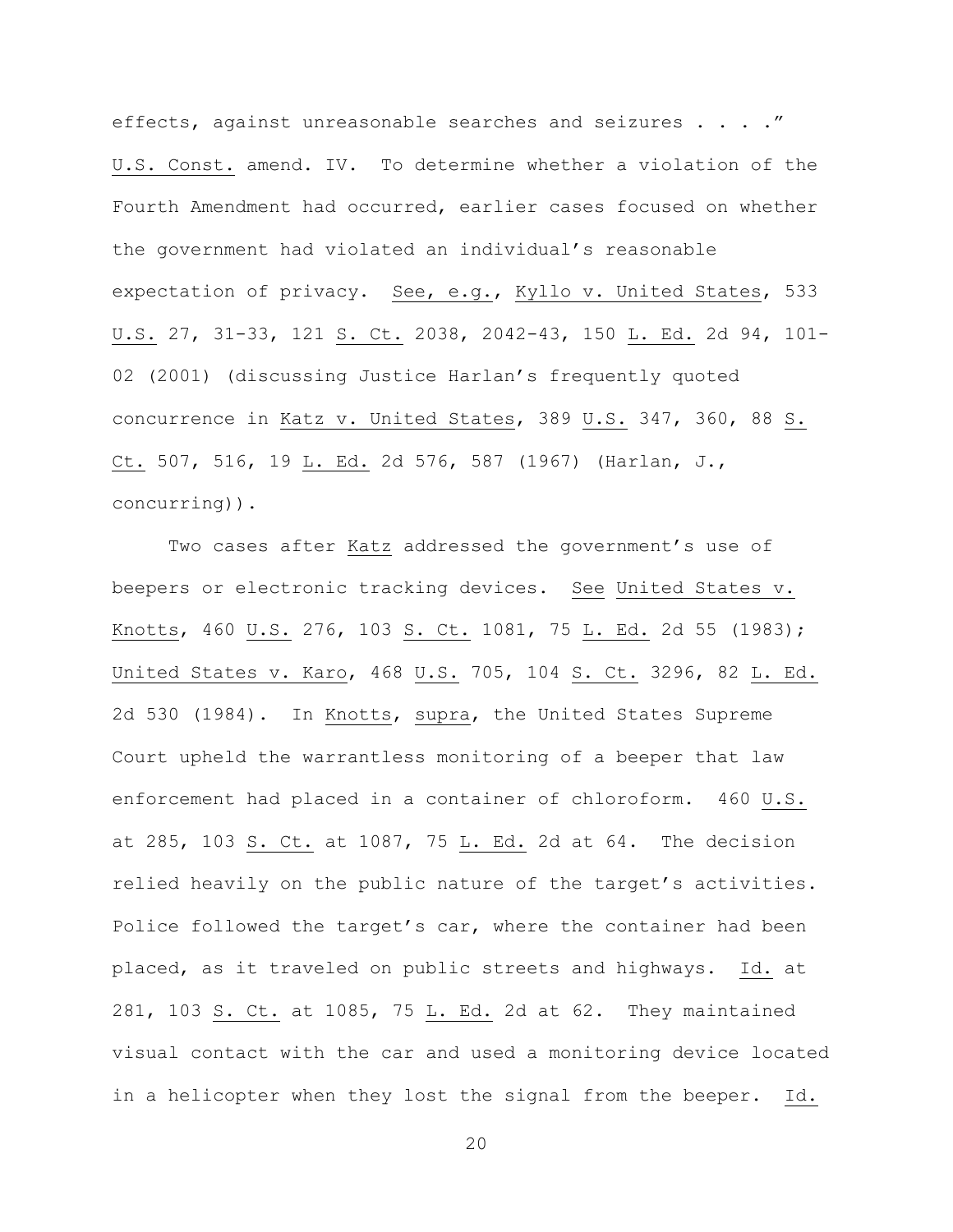at 278, 103 S. Ct. at 1083, 75 L. Ed. 2d at 60. Because the Court concluded that the defendant had no reasonable expectation of privacy in his car's movement on public roads, id. at 281-82, 103 S. Ct. at 1085-86, 75 L. Ed. 2d at 62, no warrant was required. If "dragnet-type law enforcement practices" occur in the future, the Court observed, "there will be time enough then to determine whether different constitutional principles may be applicable." Id. at 284, 103 S. Ct. at 1086, 75 L. Ed. 2d at 63.

In Karo, supra, by contrast, the Supreme Court reviewed the warrantless monitoring of a beeper that "reveal[ed] information that could not have been obtained through visual surveillance." 468 U.S. at 707, 104 S. Ct. at 3299, 82 L. Ed. 2d at 536. The police had placed a beeper in a container of ether, which the target transported on public roads but also stored in private homes. Id. at 708-09, 104 S. Ct. at 3299-300, 82 L. Ed. 2d at 537. The Court found that the monitoring violated justifiable Fourth Amendment interests in the privacy of a home. Id. at 714, 104 S. Ct. at 3303, 82 L. Ed. 2d at 541. As the Court explained, "[e]ven if visual surveillance has revealed that the article to which the beeper is attached has entered the house, the later monitoring not only verifies the officers' observations but also establishes that the article remains on the premises." Id. at 715, 104 S. Ct. at 3303, 82 L. Ed. 2d at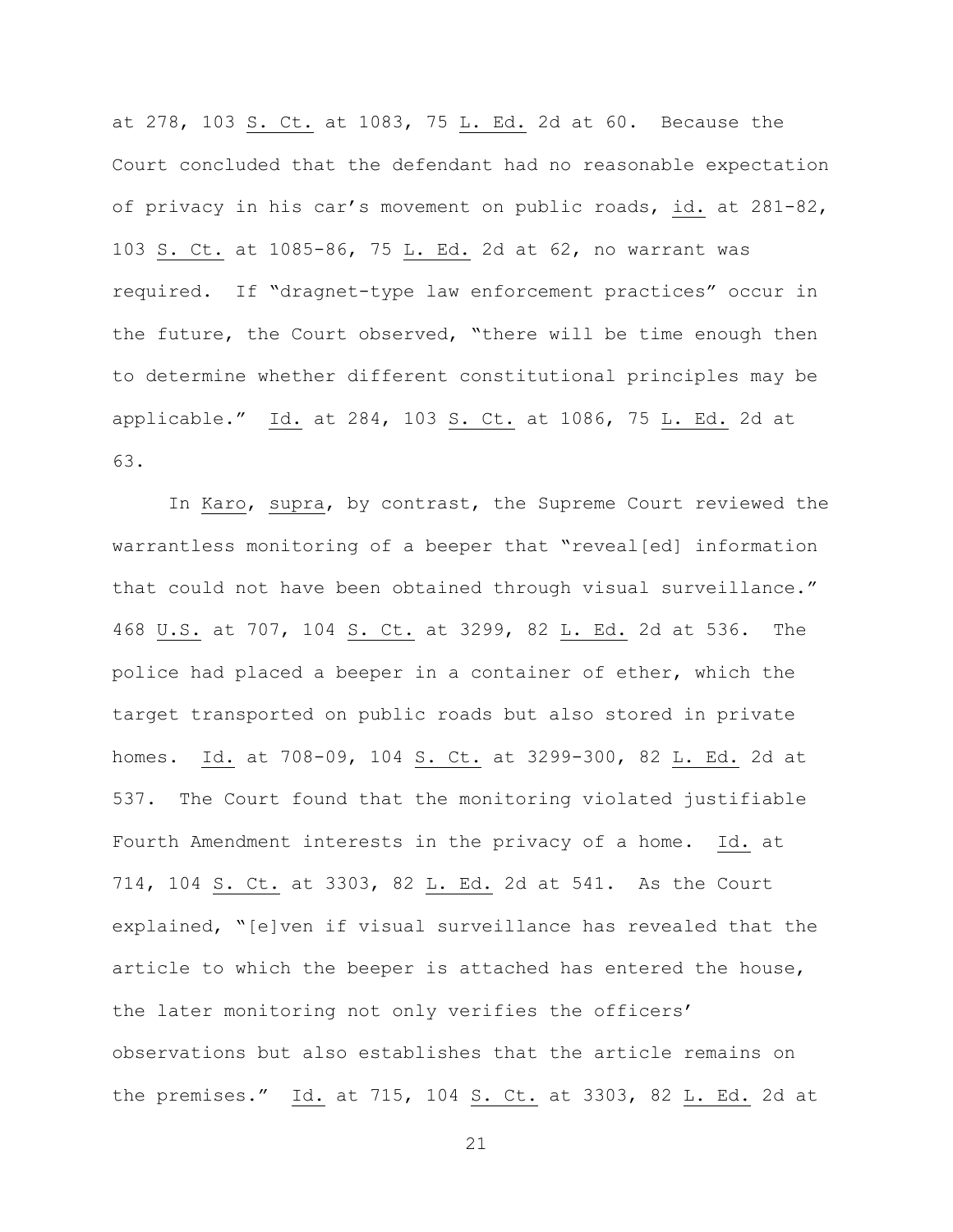541. Read together, the cases found no reasonable expectation of privacy in the monitoring of tracking devices in public, as opposed to private, areas.

By recent standards, the devices used were relatively primitive. The beeper in Knotts, supra, had a limited range and required physical surveillance so that law enforcement would be close enough to receive a signal. 460 U.S. at 278, 103 S. Ct. at 1083, 75 L. Ed. 2d at 60. That is no longer the case. With more modern cell phones, as discussed above, data is collected remotely by way of contacts with cell towers, and the information is automatically recorded and stored. Also, radio signals travel to cell towers from both public and private locations.

Decisions that have applied Knotts and/or Karo to cell-site data are divided. Some have found that the government's use of cell-site information to get a general location does not violate the Fourth Amendment. See, e.g., United States v. Skinner, 690 F.3d 772, 777-78 (6th Cir. 2012); United States v. Forest, 355 F.3d 942, 950-52 (6th Cir. 2004), remanded on unrelated sentencing grounds by 543 U.S. 1100, 125 S. Ct. 1050, 160 L. Ed. 2d 1001 (2005); United States v. Navas, 640 F. Supp. 2d 256, 263-64 (S.D.N.Y. 2009), rev'd on other grounds, 597 F.3d 492 (2d Cir. 2010); Devega v. State, 689 S.E.2d 293, 300-01 (Ga. 2010). Other courts have found that the Fourth Amendment requires that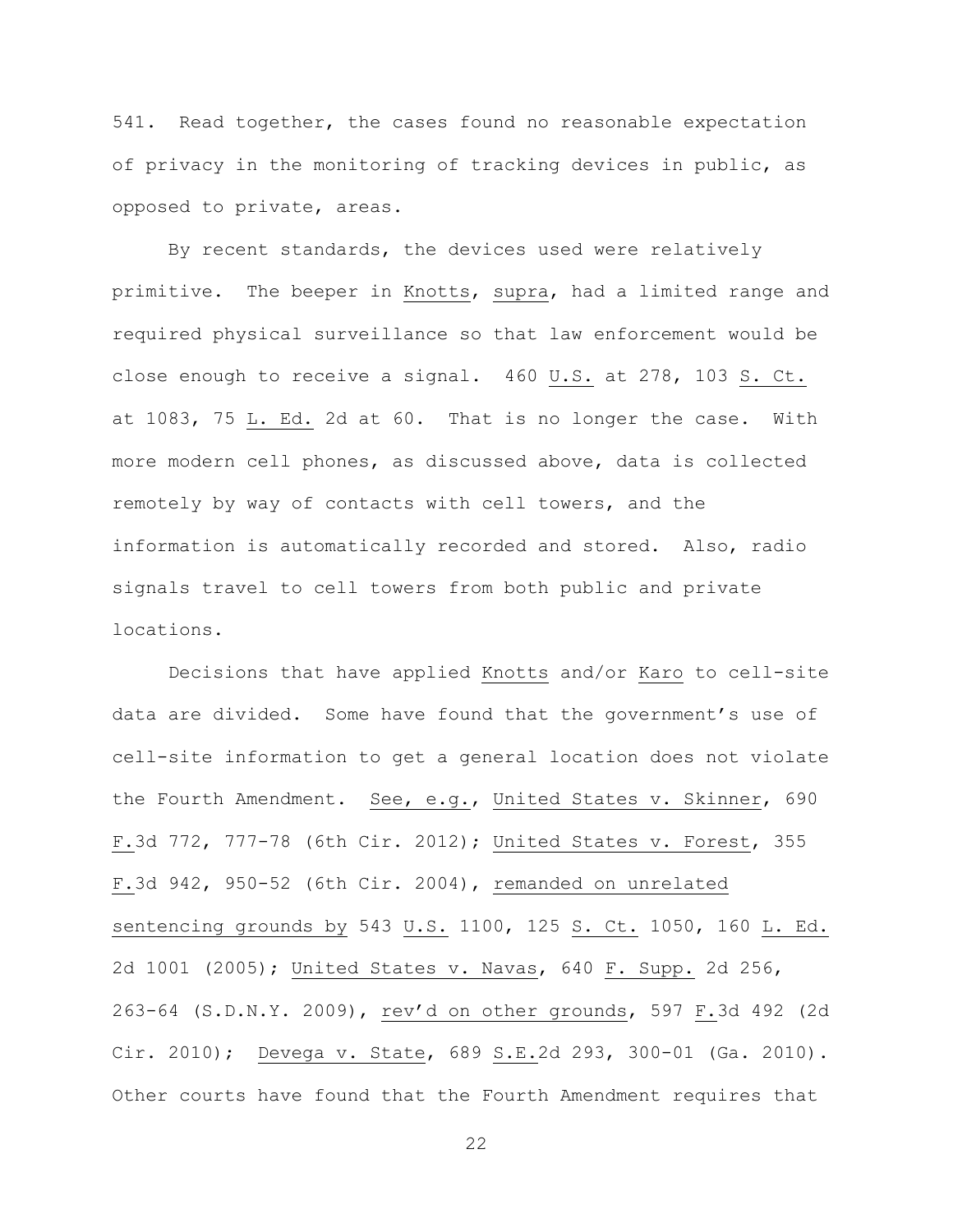police get a warrant to obtain cell-site data. See, e.g., In re U.S. for Order Authorizing Release of Historical Cell-Site Info., 809 F. Supp. 2d 113, 119-20 (E.D.N.Y. 2011) (seeking long-term, historical information); Historical Cell Site Data, supra, 747 F. Supp. 2d at 846 (same); see also In re U.S. for Order Directing Provider of Elec. Commc'n Serv. to Disclose Records to Gov't, 620 F.3d 304, 313, 319 (3d Cir. 2010) (allowing government to obtain cell-site location information on showing of less than probable cause but recognizing magistrate judge's discretion to require warrant to protect privacy interests).<sup>2</sup>

 $\overline{a}$ 

Others have not required a warrant. See, e.g., United States v. Graham, 846 F. Supp. 2d 384, 403-04 (D. Md. 2012), appeal docketed, No. 12-4659 (4th Cir. Aug. 22, 2012); In re U.S. for Order Authorizing Use of Two Pen Register & Trap & Trace Devices, 632 F. Supp. 2d 202, 206-07 (E.D.N.Y. 2008); In re U.S. for Order: (1) Authorizing Installation & Use of Pen Register & Trap & Trace Device, & (2) Authorizing Release of Subscriber & Other Info., 433 F. Supp. 2d 804, 806 (S.D. Tex. 2006); In re U.S. for Order: (1) Authorizing Installation & Use of Pen Register & Trap & Trace Device; & (2) Authorizing Release

<sup>2</sup> A number of federal courts have considered whether a warrant is required to obtain cell-site information under the federal pen register statute, see 18 U.S.C.A. § 3122, and the Stored Communications Act, see 18 U.S.C.A. § 2703. Some have required a warrant. See, e.g., In re U.S. for Order Relating to Target Phone 2, 733 F. Supp. 2d 939, 941 (N.D. Ill. 2009) (citing cases); In re U.S. for Orders Authorizing Installation & Use of Pen Registers & Caller Identification Devices on Tel. Nos. [Sealed] & [Sealed], 416 F. Supp. 2d 390, 396-97 (D. Md. 2006); see also In re U.S. for Order Authorizing (1) Installation & Use of Pen Register & Trap & Trace Device or Process, (2) Access to Customer Records, & (3) Cell Phone Tracking, 441 F. Supp. 2d 816, 837 (S.D. Tex. 2006) (requiring more than court order).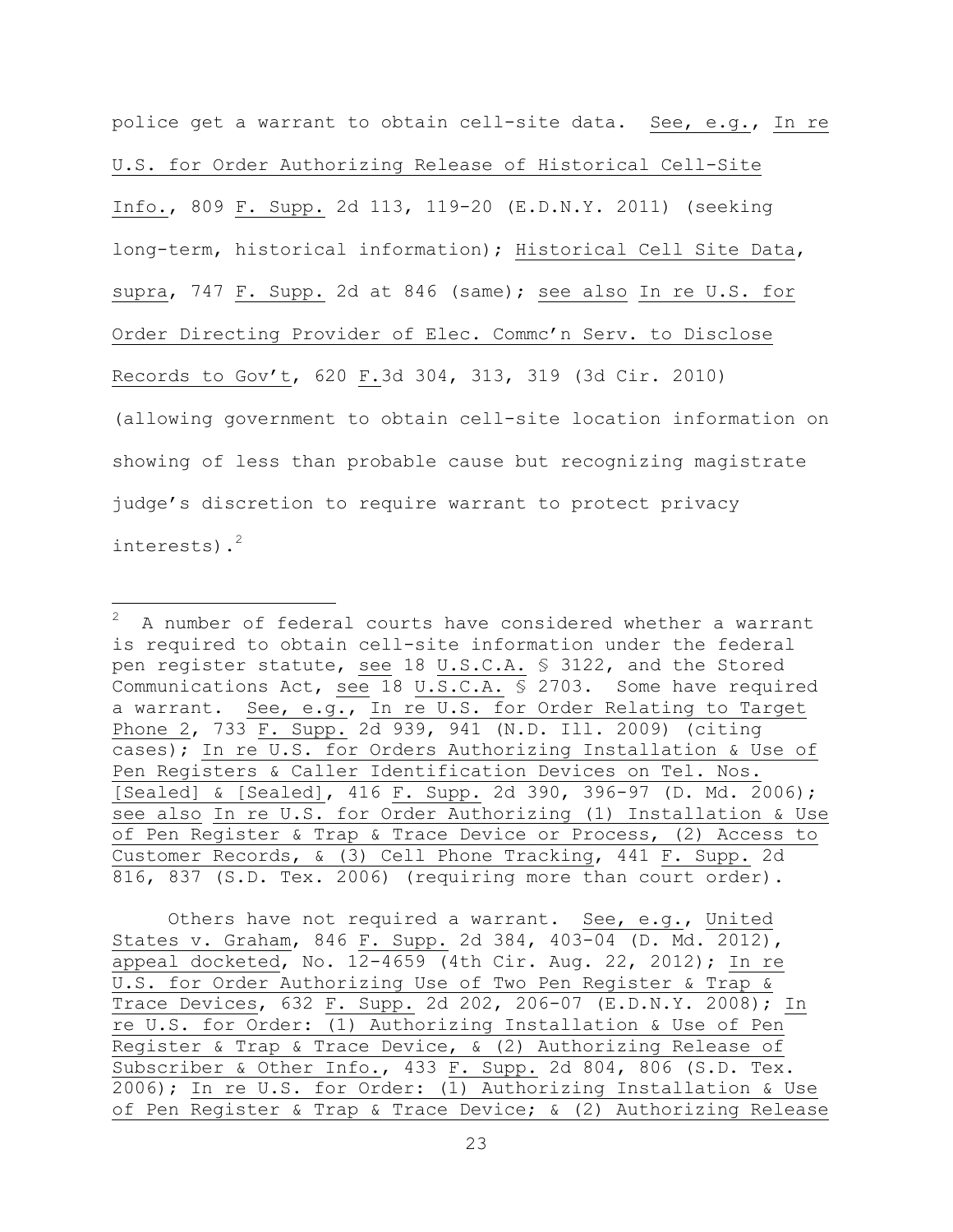A recent decision of the United States Supreme Court that rests on principles of trespass has altered the landscape somewhat. See United States v. Jones, 565 U.S. , 132 S. Ct. 945, 181 L. Ed. 2d 911 (2012). Jones held that the physical installation of a GPS device on a car amounted to a Fourth Amendment search and required a warrant. Id. at , 132 S. Ct. at 949, 181 L. Ed. 2d at 918. Federal officers had attached a GPS tracking device to a car, without a valid warrant, and pinpointed the car's movements to within 50 to 100 feet for nearly one month. Id. at \_\_\_, 132 S. Ct. at 948, 181 L. Ed. 2d at 916-17.

The Court unanimously found a violation of the Fourth Amendment but split on the underlying basis. The majority opinion by Justice Scalia, joined by Chief Justice Roberts and Justices Kennedy, Thomas, and Sotomayor, held that the installation of the device constituted a trespass on private property. Id. at \_\_\_, 132 S. Ct. at 949-54, 181 L. Ed. 2d at 918-23. The decision did not address whether the defendant had a reasonable expectation of privacy that was violated when the police monitored the device. Id. at \_\_\_, 132 S. Ct. at 950, 181 L. Ed. 2d at 919.

 $\overline{a}$ 

of Subscriber Info. &/or Cell Site Info., 411 F. Supp. 2d 678, 682 (W.D. La. 2006). Among other factors, the cases considered the scope of the information requested.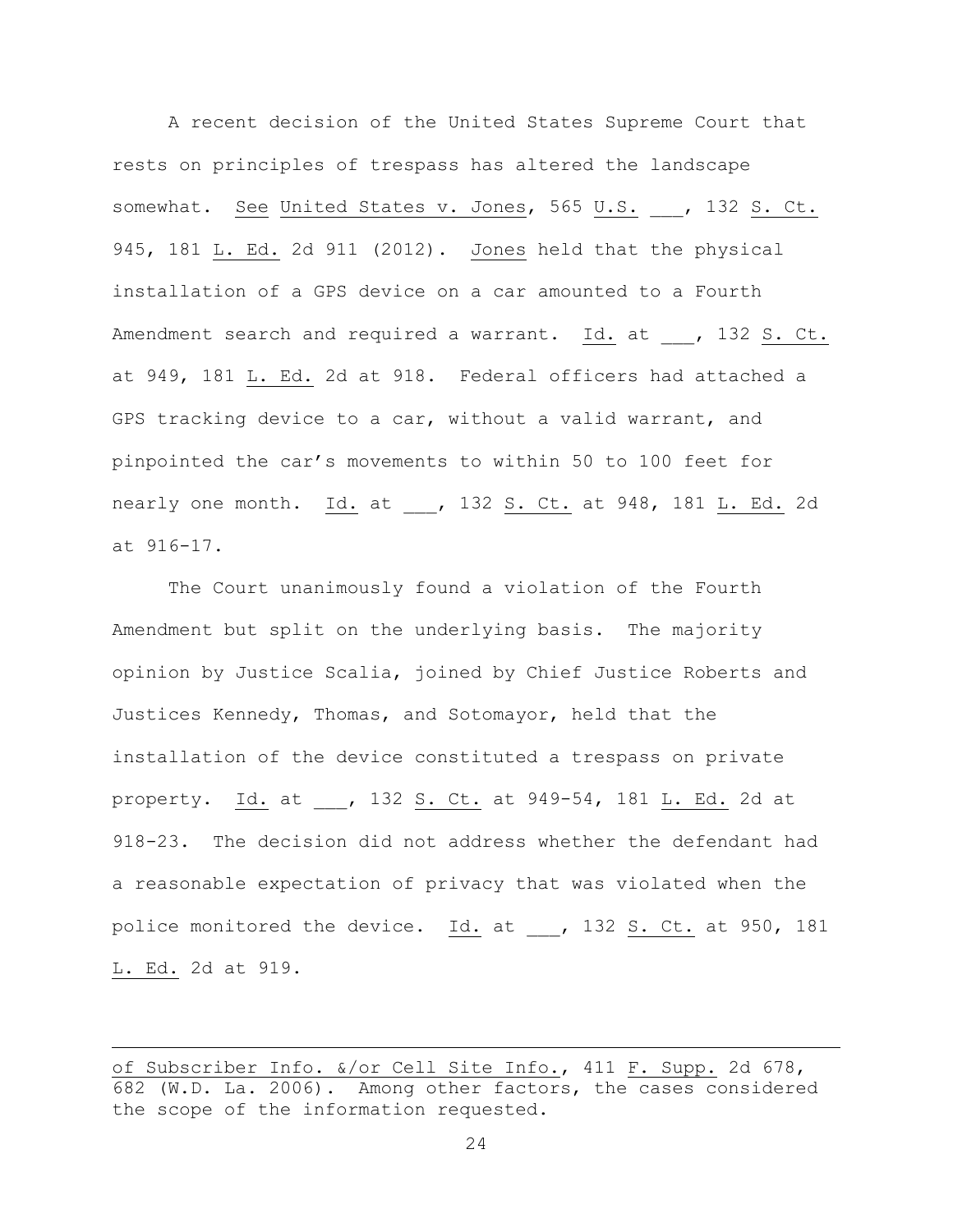Yet five members of the Court discussed expectation of privacy concerns. Justice Alito, in a concurring opinion joined by Justices Ginsburg, Breyer, and Kagan, would have analyzed the case under Katz. See id. at \_\_\_, 132 S. Ct. at 958, 181 L. Ed. 2d at 927 (Alito, J., concurring). In light of modern cell phones and other wireless devices that "permit more precise tracking," and allow carriers to "record the location of users," Justice Alito would have asked "whether the use of GPS tracking in a particular case involved a degree of intrusion that a reasonable person would not have anticipated." Id. at , 132 S. Ct. at 963-64, 181 L. Ed. 2d at 933-34. In his view, "relatively short-term monitoring of a person's movements on public streets accords with expectations of privacy that our society has recognized as reasonable"; "[b]ut the use of longer term GPS monitoring in investigations of most offenses impinges on expectations of privacy." Id. at \_\_\_, 132 S. Ct. at 964, 181 L. Ed. 2d at 934 (citation omitted).

Justice Sotomayor joined the majority opinion. In a concurrence, though, she also agreed with Justice Alito that longer term tracking impinges on expectations of privacy. Id. at , 132 S. Ct. at 955, 181 L. Ed. 2d at 925 (Sotomayor, J., concurring). "[E]ven short-term monitoring," she cautioned, "will require particular attention" because "GPS monitoring generates a precise, comprehensive record of a person's public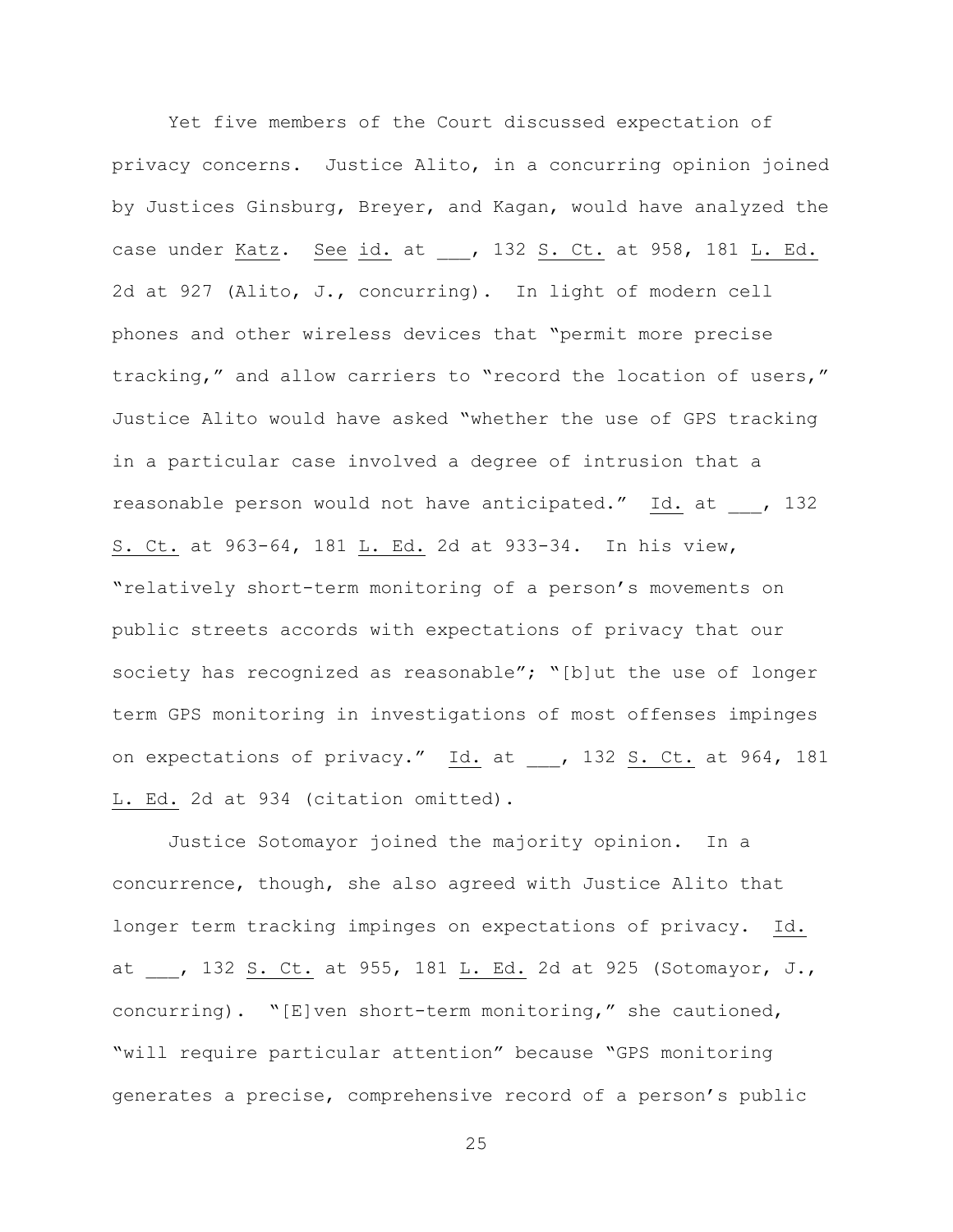movements that reflects a wealth of detail about . . . familial, political, professional, religious, and sexual associations." Ibid. (citation omitted).

Both concurring opinions also noted that modern tracking devices offer an inexpensive alternative to traditional physical surveillance, which could only have been accomplished with a large group of agents. Id. at , 132 S. Ct. at 956, 181 L. Ed. 2d at 925; id. at , 132 S. Ct. at 963-64, 181 L. Ed. 2d at 933-34 (Alito, J., concurring).

B.

Article I, Paragraph 7 of the New Jersey Constitution is nearly identical to the Fourth Amendment. Despite the similarity in language, the protections against unreasonable searches and seizures "are not always coterminous." State v. Hunt, 91 N.J. 338, 344 (1982). On a number of occasions, this Court has found that the State Constitution provides greater protection against unreasonable searches and seizures than the Fourth Amendment. See, e.g., Reid, supra, 194 N.J. at 389 (recognizing reasonable expectation of privacy in Internet subscriber information); State v. McAllister, 184 N.J. 17, 19 (2005) (finding reasonable expectation of privacy in bank records); State v. Mollica, 114 N.J. 329, 344-45 (1989) (finding privacy interest in hotel-room telephone toll billing records); State v. Novembrino, 105 N.J. 95, 159 (1987) (declining to find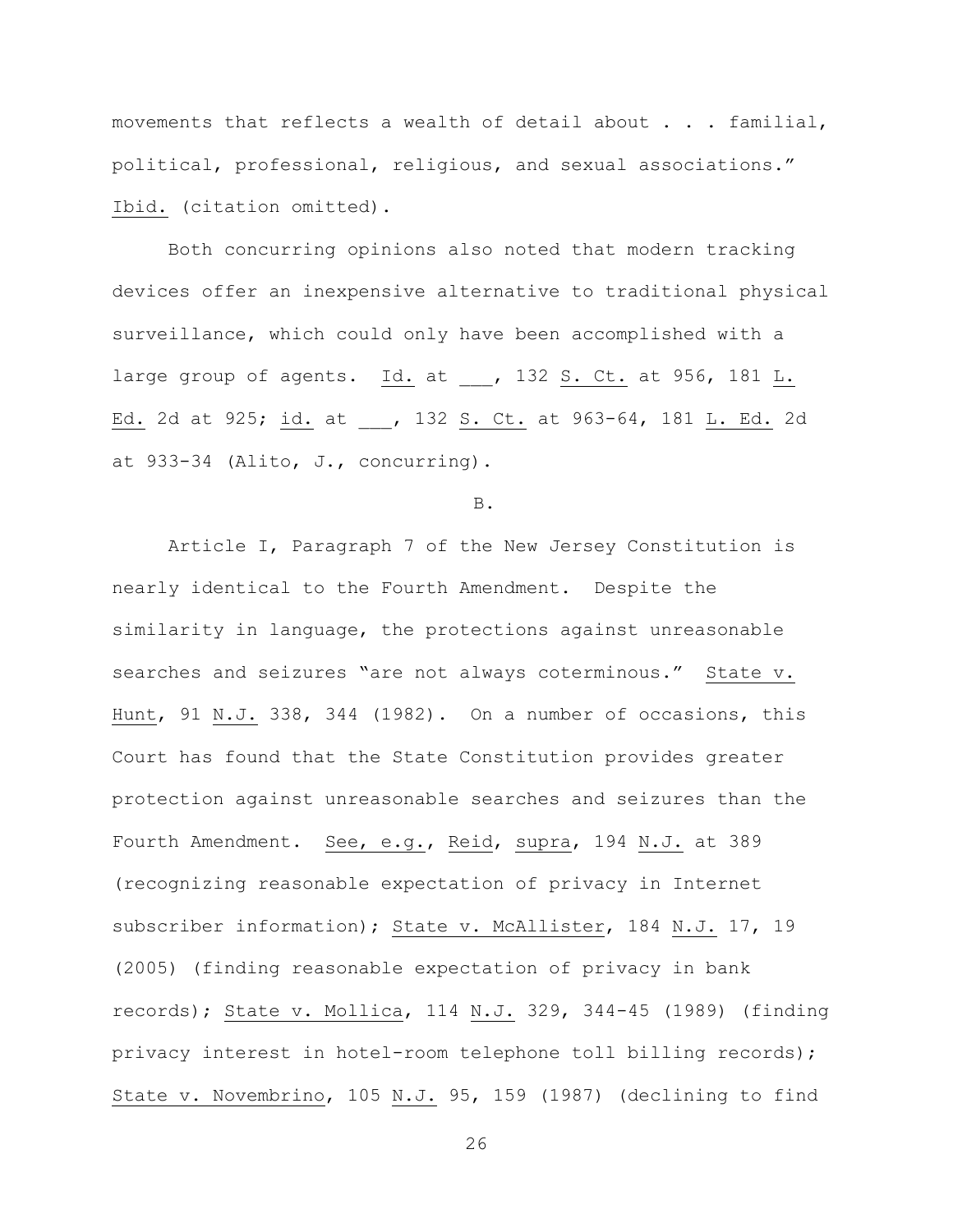good-faith exception to exclusionary rule); Hunt, supra, 91 N.J. at 345 (finding privacy interest in telephone toll billing records).

At the outset, we note that an individual's privacy interest under New Jersey law does not turn on whether he or she is required to disclose information to third-party providers to obtain service. See Reid, supra, 194 N.J. at 399; McAllister, supra, 184 N.J. at 31; Hunt, supra, 91 N.J. at 347. Just as customers must disclose details about their personal finances to the bank that manages their checking accounts, cell-phone users have no choice but to reveal certain information to their cellular provider. That is not a voluntary disclosure in a typical sense; it can only be avoided at the price of not using a cell phone.

When people make disclosures to phone companies and other providers to use their services, they are not promoting the release of personal information to others. See Reid, supra, 194 N.J. at 399; McAllister, supra, 184 N.J. at 31; Hunt, supra, 91 N.J. at 347. Instead, they can reasonably expect that their personal information will remain private. For those reasons, we have departed from federal case law that takes a different approach. See Smith v. Maryland, 442 U.S. 735, 743-44, 99 S. Ct. 2577, 2582, 61 L. Ed. 2d 220, 228-29 (1979); United States v. Miller, 425 U.S. 435, 442-44, 96 S. Ct. 1619, 1624, 48 L. Ed.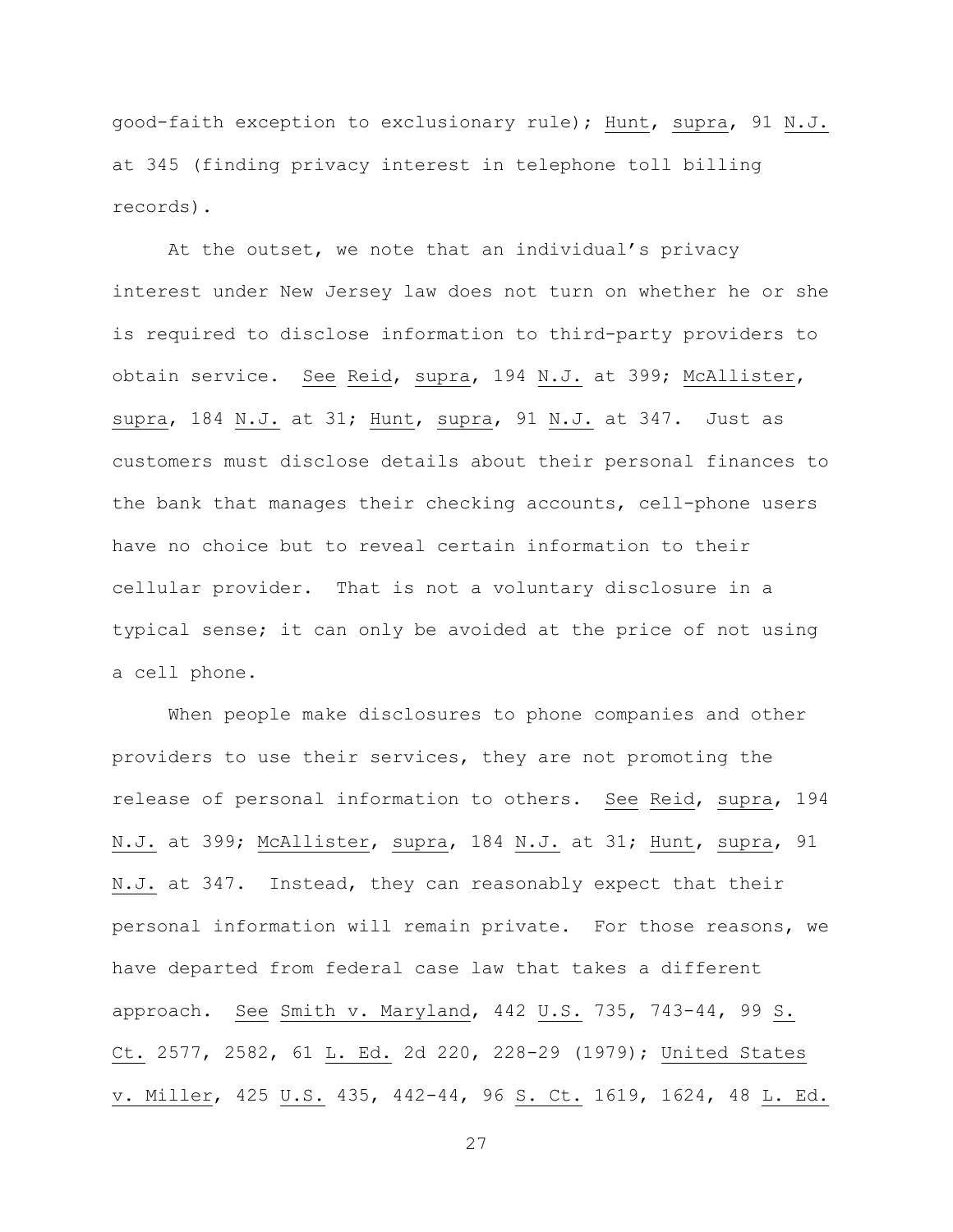2d 71, 79-80 (1976). But see In re Order to Disclose Records to Gov't, supra, 620 F.3d at 317 ("A cell phone customer has not 'voluntarily' shared his location information with a cellular provider in any meaningful way.").

Beyond the question of third-party disclosure, we have examined the expectation of privacy that people reasonably have in various types of personal information. In Hunt, supra, this Court observed that people are "entitled to assume that the [telephone] numbers [they dial] in the privacy of [their] home will be recorded solely for the telephone company's business purposes" and not for law enforcement. 91 N.J. at 347. As the Court explained, a list of phone numbers dialed "'easily could reveal the identities of the persons and the places called, and thus reveal the most intimate details of a person's life.'" Ibid. (quoting Smith, supra, 442 U.S. at 748, 99 S. Ct. at 2584, 61 L. Ed. 2d at 231 (Stewart, J., dissenting)).

Similarly in McAllister, supra, the Court noted that bank records "'reveal[] many aspects of [a depositor's] personal affairs, opinions, habits and associations. Indeed, the totality of bank records provides a virtual current biography.'" 184 N.J. at 30-31 (citation omitted).

More recently, in Reid, supra, we found that Internet "subscriber information alone can tell a great deal about a person. With a complete listing of IP addresses, one can track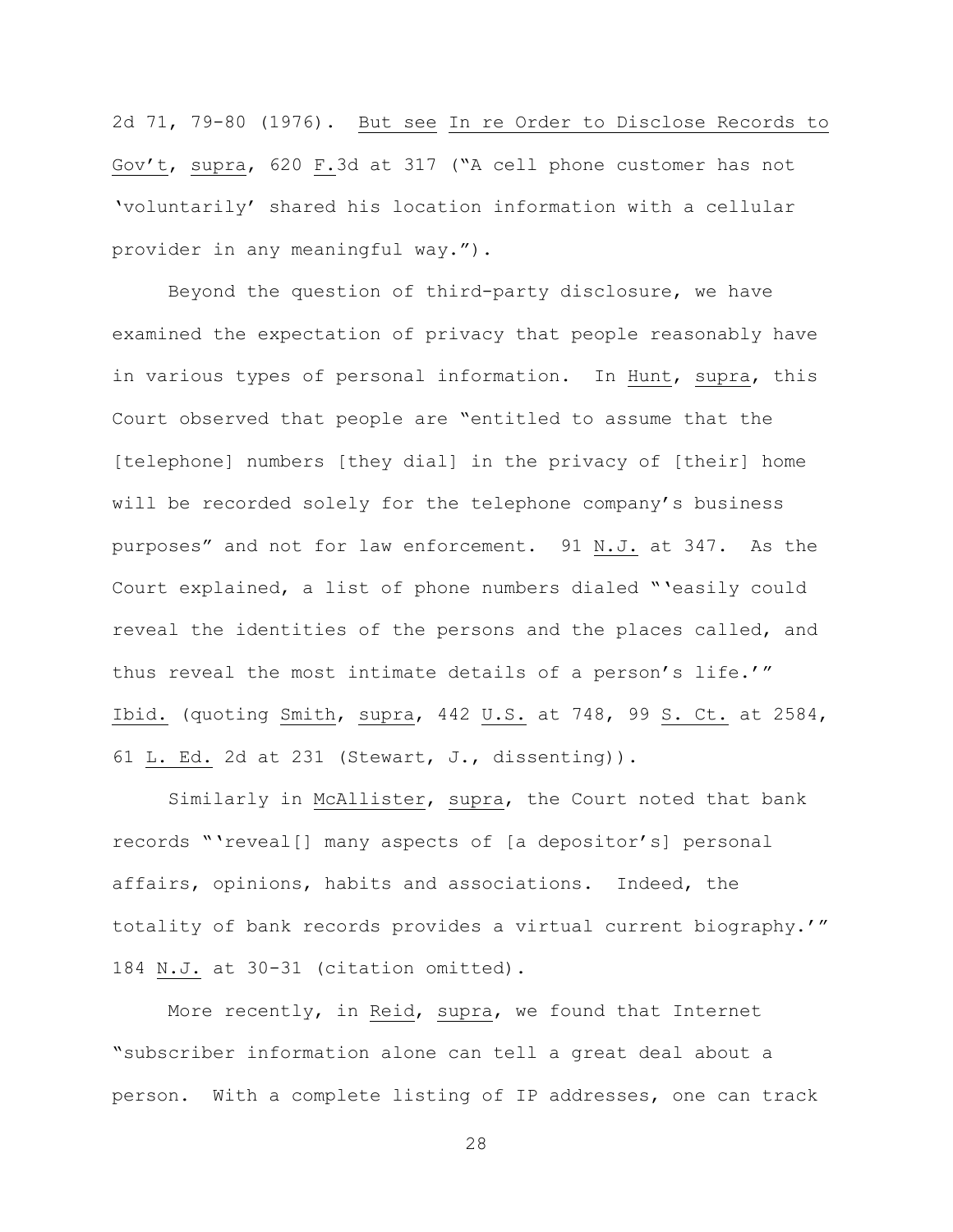a person's Internet usage" and learn where they shop, what political organizations they find interesting, their health concerns, and more. 194 N.J. at 398 (citation omitted).

We also noted how integrally connected all three areas are to essential activities of everyday life. Ibid. As to each, we found that the State Constitution protects the privacy interest at stake. Id. at 399; McAllister, supra, 184 N.J. at 32-33; Hunt, supra, 91 N.J. at 347.

We consider the expectation of privacy that should be accorded the location of a cell phone in that context. Using a cell phone to determine the location of its owner can be far more revealing than acquiring toll billing, bank, or Internet subscriber records. It is akin to using a tracking device and can function as a substitute for 24/7 surveillance without police having to confront the limits of their resources. It also involves a degree of intrusion that a reasonable person would not anticipate. See Jones, supra, 565 U.S. at , 132 S. Ct. at 964, 181 L. Ed. 2d at 934 (Alito, J., concurring). Location information gleaned from a cell-phone provider can reveal not just where people go -– which doctors, religious services, and stores they visit -- but also the people and groups they choose to affiliate with and when they actually do so. That information cuts across a broad range of personal ties with family, friends, political groups, health care providers,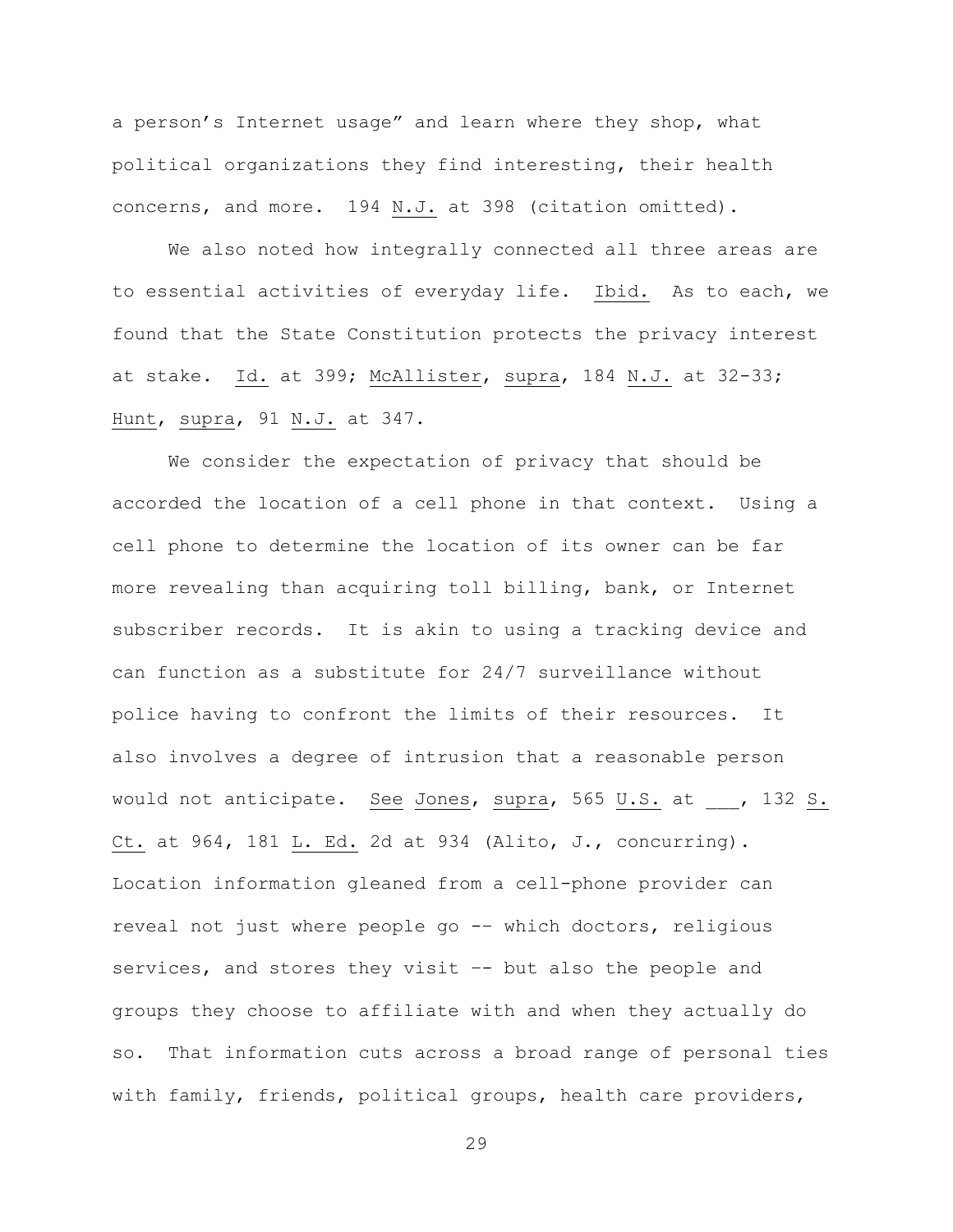and others. See id. at , 132 S. Ct. at 955-56, 181 L. Ed. 2d at 925 (Sotomayor, J., concurring). In other words, details about the location of a cell phone can provide an intimate picture of one's daily life.

Modern cell phones also blur the historical distinction between public and private areas because cell phones emit signals from both places. In this case, defendant was located in a motel room, not on a public highway. Yet law enforcement had no way of knowing in advance whether defendant's cell phone was being monitored in a public or private space. Cf. Kyllo, supra, 533 U.S. at 38-39, 121 S. Ct. at 2045-46, 150 L. Ed. 2d at 104-05 (finding it impractical to bar only thermal imaging of "intimate details" because police could not know in advance what through-the-wall surveillance would detect). Cell-phone location information, thus, does more than simply augment visual surveillance in public areas. See Knotts, supra, 460 U.S. at 282, 103 S. Ct. at 1086, 75 L. Ed. 2d at 63.

Finally, cell-phone use has become an indispensable part of modern life. The hundreds of millions of wireless devices in use each day can often be found near their owners -- at work, school, or home, and at events and gatherings of all types. And wherever those mobile devices may be, they continuously identify their location to nearby cell towers so long as they are not turned off.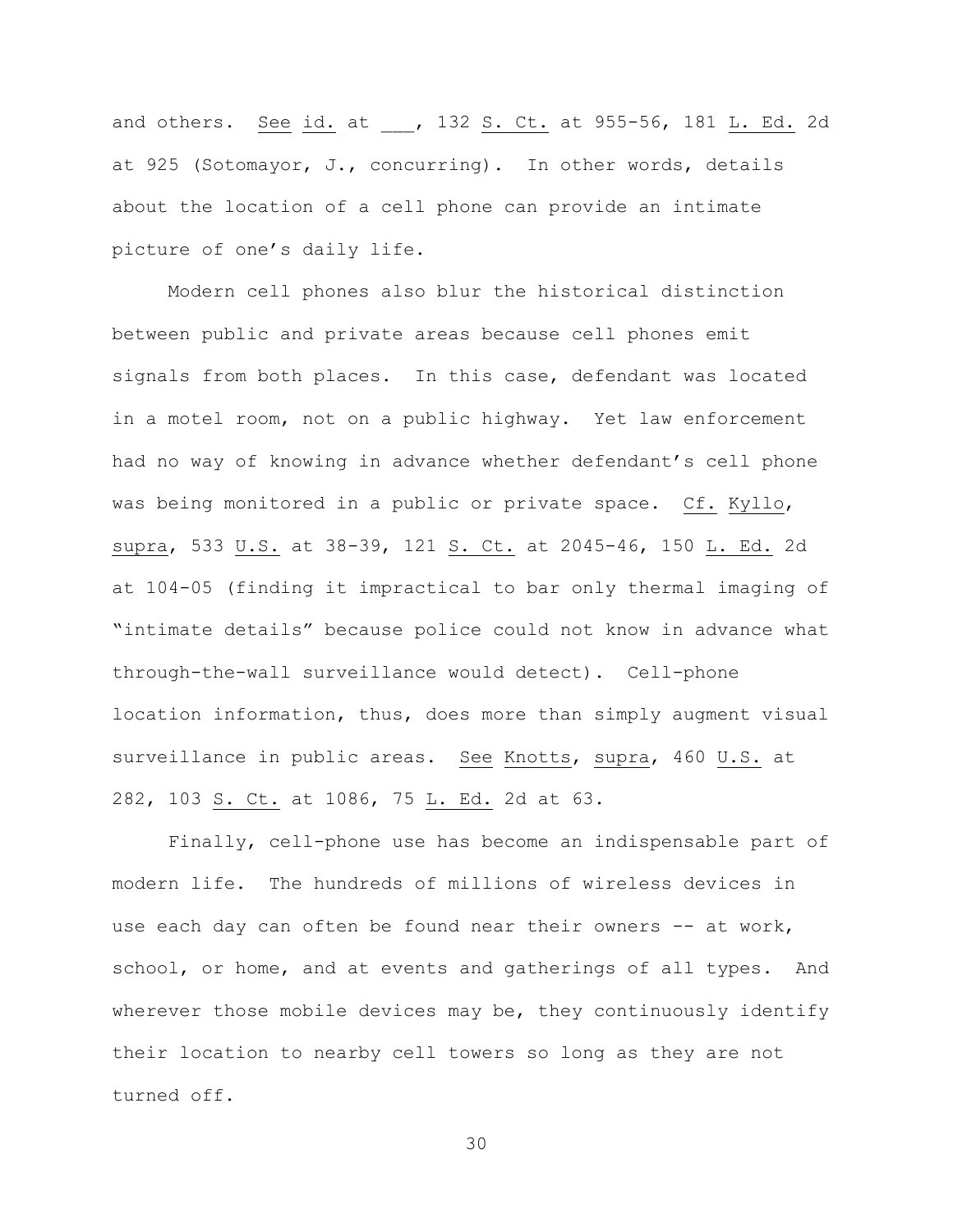We analyze those considerations under the State's searchand-seizure jurisprudence. We are required to focus on reasonable expectation of privacy concerns.

As a general rule, the more sophisticated and precise the tracking, the greater the privacy concern. The question before the Court, then, is informed by changes in technology, because they affect the level of detail that telephone companies can relay to law enforcement. To be sure, the degree of information available through cell-phone tracking has grown with each passing year. As discussed above, in 2006, cell phones could be tracked to within a one-mile radius or less of the nearest cell tower. Today, that distance has narrowed to the point that cell phones can be pinpointed with great precision –- to within feet in some instances. That information is updated every seven seconds through interactions with cell towers, whether the phone is in public or private space. As noted, that continuous process can reveal a great deal of private information about a person's life.

Viewed from the perspective of a reasonable expectation of privacy, what was problematic in 2006 is plainly invasive today. We are not able to draw a fine line across that spectrum and calculate a person's legitimate expectation of privacy with mathematical certainty –- noting each slight forward advance in

C.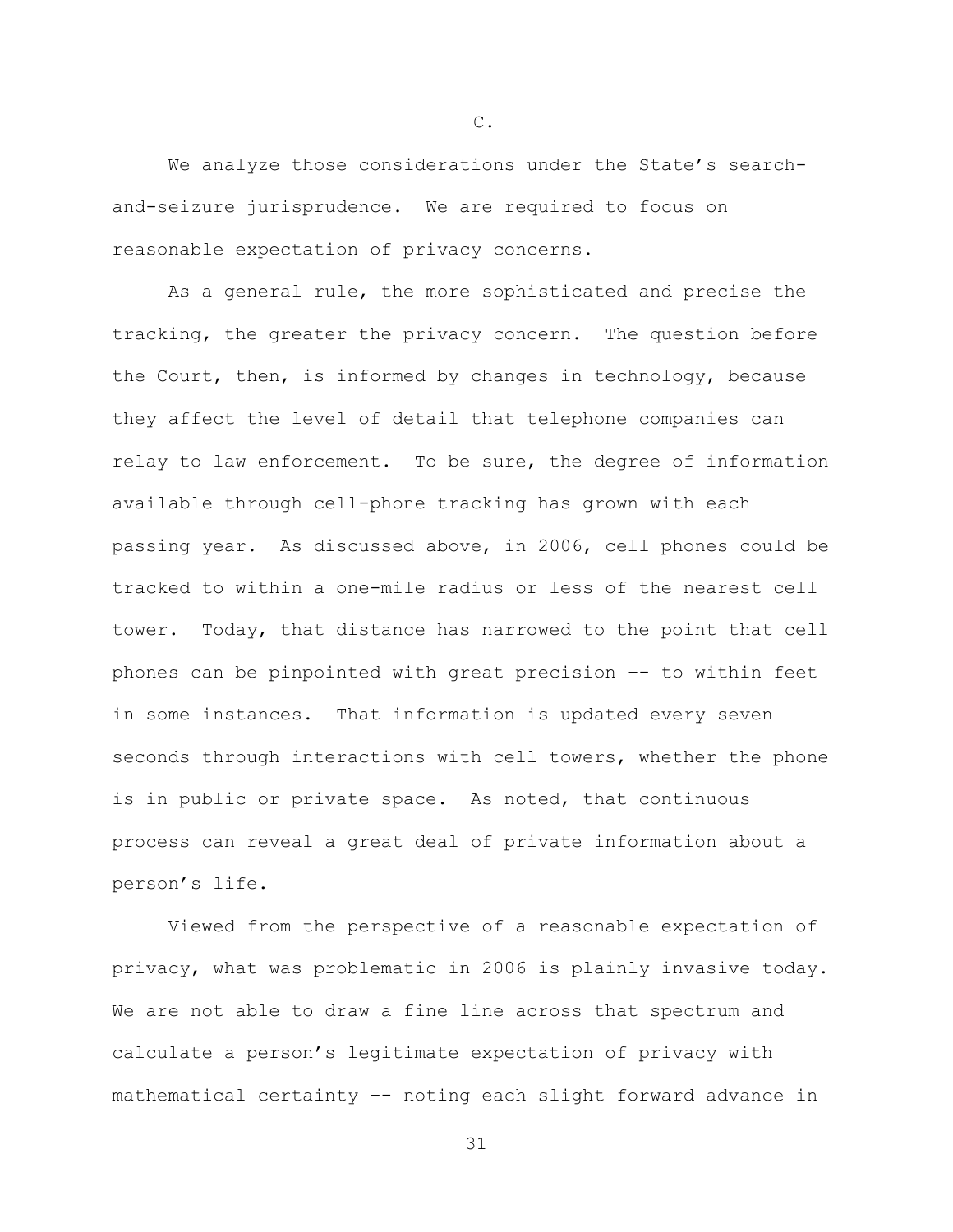technology. Courts are not adept at that task. Instead, our focus belongs on the obvious: cell phones are not meant to serve as tracking devices to locate their owners wherever they may be. People buy cell phones to communicate with others, to use the Internet, and for a growing number of other reasons. But no one buys a cell phone to share detailed information about their whereabouts with the police. That was true in 2006 and is equally true today. Citizens have a legitimate privacy interest in such information. Although individuals may be generally aware that their phones can be tracked, most people do not realize the extent of modern tracking capabilities and reasonably do not expect law enforcement to convert their phones into precise, possibly continuous tracking tools.

Law and practice have evolved in this area in response to changes in technology. In 2010, a new statute required that police get a court order for cell-site information on a showing of less than probable cause: "specific and articulable facts showing that there are reasonable grounds to believe that the record or other information . . . is relevant and material to an ongoing criminal investigation." N.J.S.A. 2A:156A-29e. The statute contains an exception for location information for mobile devices when a "law enforcement agency believes in good faith that an emergency involving danger of death or serious bodily injury to the subscriber or customer" exists. N.J.S.A.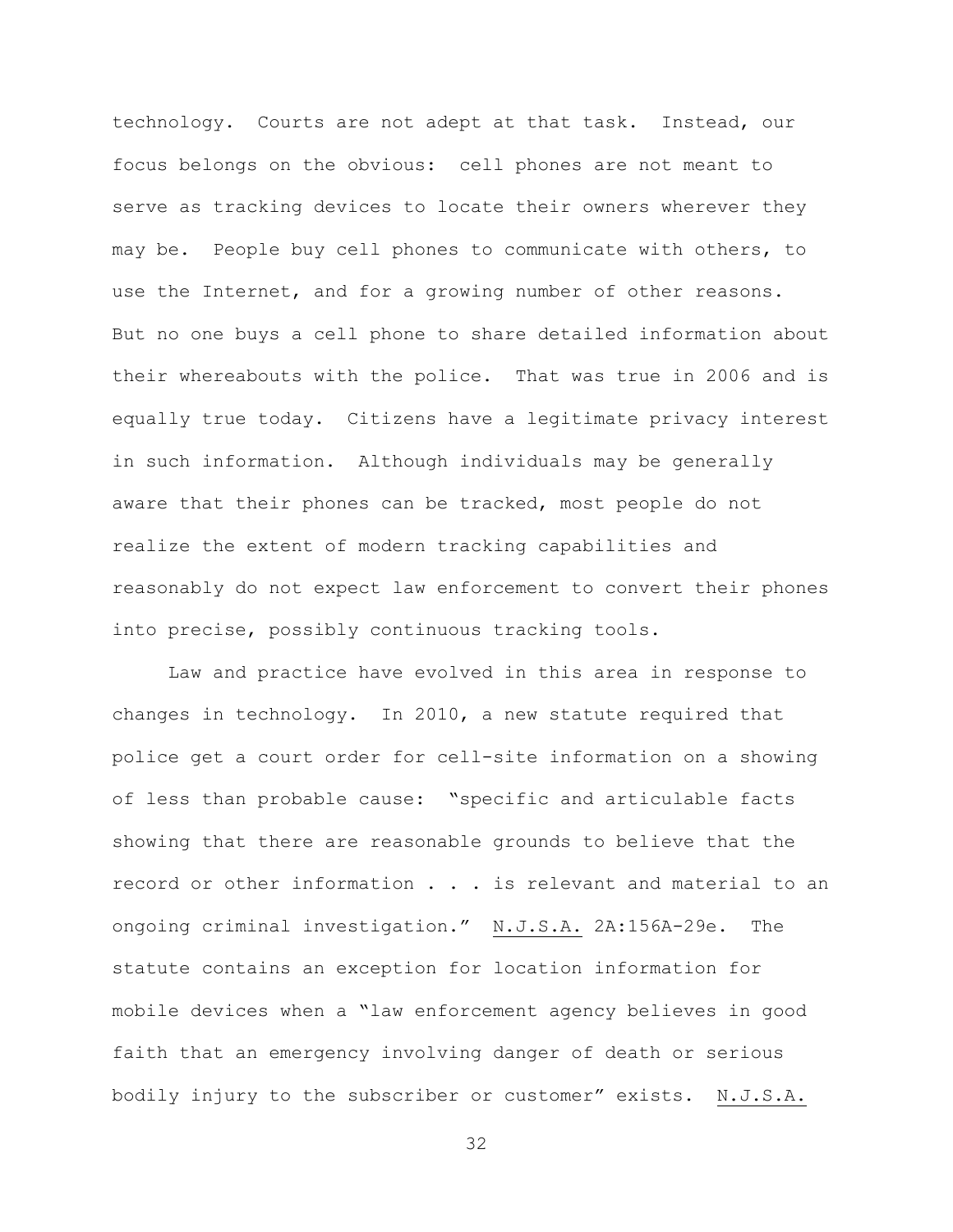2A:156A-29c(4). Moreover, as discussed further below, the Attorney General reports that in recent years, many law enforcement officers have obtained warrants based on probable cause before gathering information about the location of a cell phone. We credit the Attorney General's office for that approach.

For the reasons discussed, we conclude that Article I, Paragraph 7 of the New Jersey Constitution protects an individual's privacy interest in the location of his or her cell phone. Users are reasonably entitled to expect confidentiality in the ever-increasing level of detail that cell phones can reveal about their lives. Because of the nature of the intrusion, and the corresponding, legitimate privacy interest at stake, we hold today that police must obtain a warrant based on a showing of probable cause, or qualify for an exception to the warrant requirement, to obtain tracking information through the use of a cell phone.

By providing greater clarity to the law in this area, we strive to meet two aims: to protect the reasonable expectation of privacy that cell-phone users have and, at the same time, to offer clear guidance to law enforcement officials so they may carry out important tasks in the interest of public safety. Both the public and the police will be better served by a clear set of rules. To be sure, law enforcement officials will still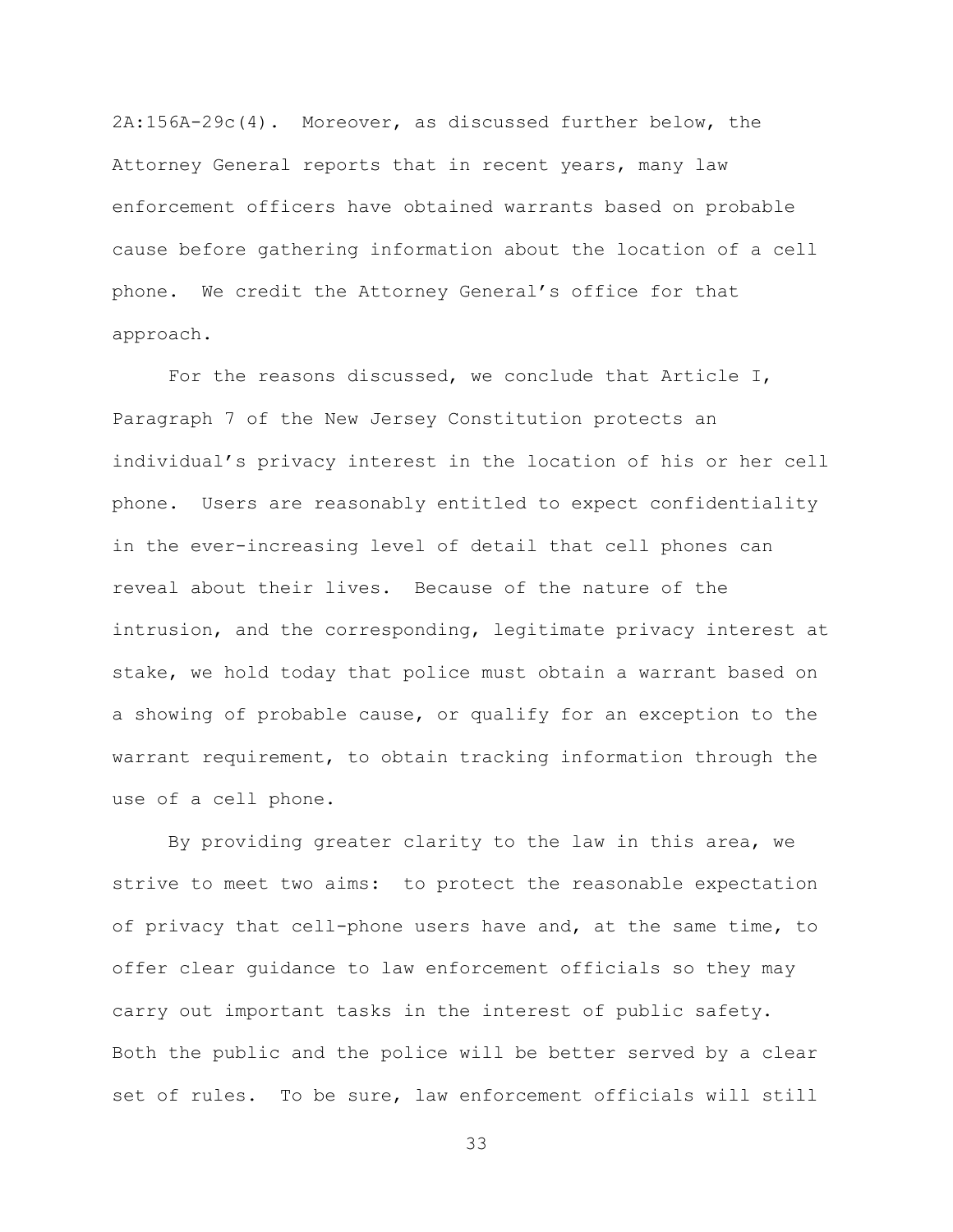be able to turn to cell-phone providers to obtain location information, as long as such requests are accompanied by a warrant issued by a neutral magistrate and supported by probable cause. We emphasize that no warrant is required in emergency situations or when some other exception to the warrant requirement applies.

Our ruling today is based solely on the State Constitution. We recognize that Jones and Smith, to the extent they apply, would not require a warrant in this case.

V.

This opinion announces a new rule of law by imposing a warrant requirement. Since 2010, the law has required that police get a court order for cell-site information based on less than probable cause. See N.J.S.A. 2A:156A-29e. Thus, even before today, there was some expectation of privacy as to cellphone location information, and the police needed a form of judicial authorization to obtain that data.

No case law before 2010 specifically addressed cell-phone location information. See Reid, supra, 194 N.J. at 389 (requiring grand jury subpoena for Internet subscriber records); State v. Domicz, 188 N.J. 285, 297 (2006) (same for utility records); McAllister, supra, 184 N.J. at 36 (same for bank records); Mollica, supra, 114 N.J. at 345 (requiring search warrant for hotel-room telephone toll billing records).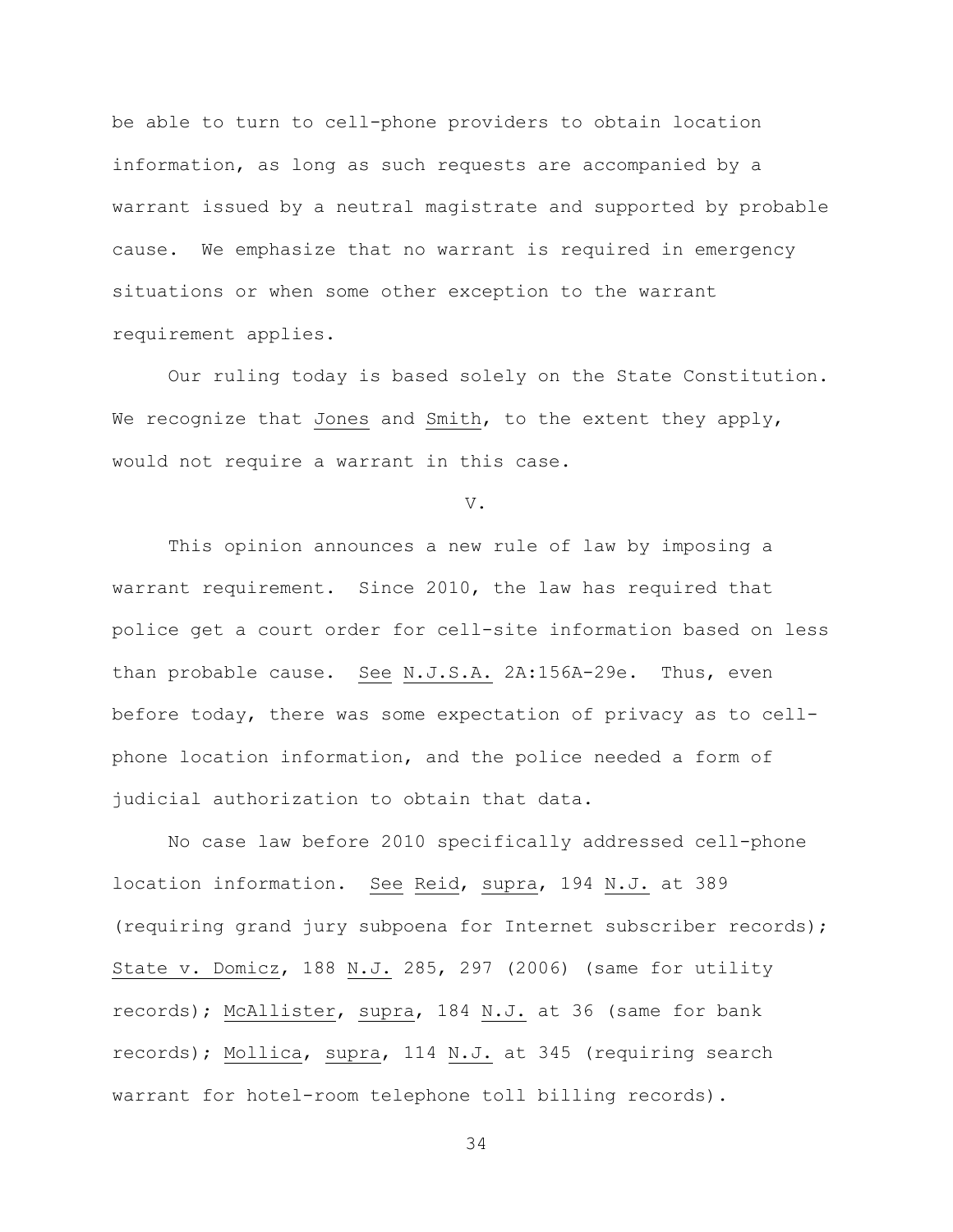Although the parties dispute what might have been gleaned from earlier decisions, neither our case law nor the statute required a warrant for cell-phone location information. We conclude that the police could not have reasonably anticipated that a warrant based on probable cause was needed, particularly in light of a statute that instructed otherwise.

Because today's holding "'is sufficiently novel and unanticipated,'" State v. Knight, 145 N.J. 233, 251 (1996) (quoting State v. Lark, 117 N.J. 331, 339 (1989)), we must determine whether it should be applied retroactively. To do so, we consider three factors:  $``(1)$  the purpose of the rule and whether it would be furthered by a retroactive application, (2) the degree of reliance placed on the old rule by those who administered it, and (3) the effect a retroactive application would have on the administration of justice.'" Ibid. (quoting State v. Nash, 64 N.J. 464, 471 (1974)).

We can apply a new rule in one of four ways:

(1) "purely prospectively . . . to cases in which the operative facts arise after the new rule has been announced"; (2) "in future cases and in the case in which the rule is announced, but not in any other litigation that is pending or has reached final judgment at the time the new rule is set forth"; (3) "'pipeline retroactivity,' rendering it applicable in all future cases, the case in which the rule is announced, and any cases still on direct appeal"; and (4) "complete retroactive effect . . . to all cases."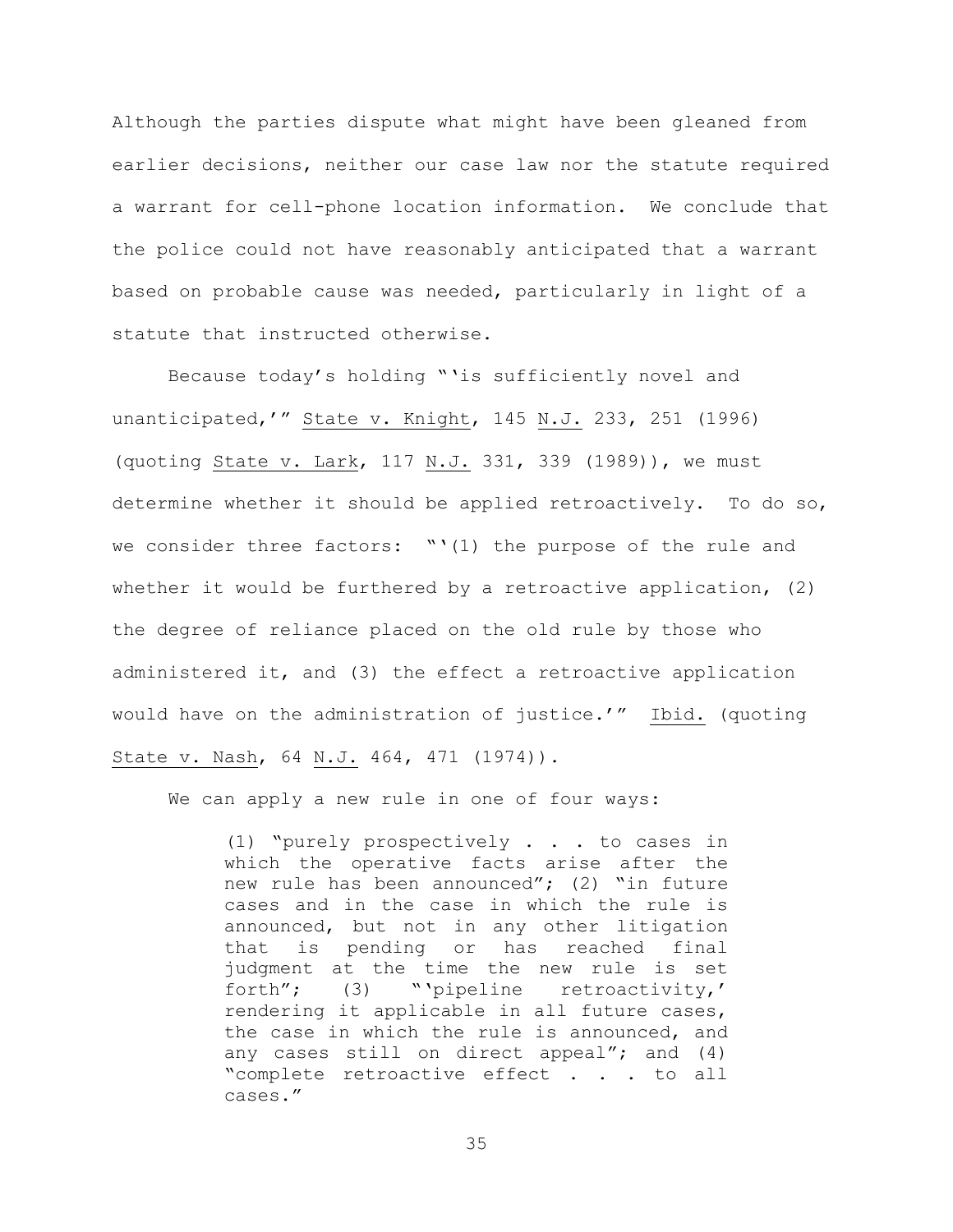[State v. Henderson, 208 N.J. 208, 301-02 (2011) (quoting Knight, supra, 145 N.J. at 249).]

We consider each of the retroactivity factors in turn. As to the first factor, the purposes of the new rule are to protect privacy interests and deter improper police conduct. Today's decision requires a heightened standard for disclosure of cellphone location information. It does not preclude untrustworthy evidence that could undermine the reliability of the trial process. See State v. Burstein, 85 N.J. 394, 406-08 (1981). Also, deterrence is rarely a basis to apply a new rule retroactively. See Knight, supra, 145 N.J. at 251; State v. Catania, 85 N.J. 418, 447 (1981).

As to the remaining two factors, the Attorney General reports that in recent years, law enforcement officers have obtained warrants in many cases when they sought cell-phone location data. In response to this Court's request for additional information, the State surveyed the twenty-one county prosecutor's offices for a six-month period in 2012. The limited information the State obtained revealed that in eightyfive percent of the 600 cases surveyed, warrants were obtained. Local or municipal police departments handled about sixty cases in which no warrants were sought.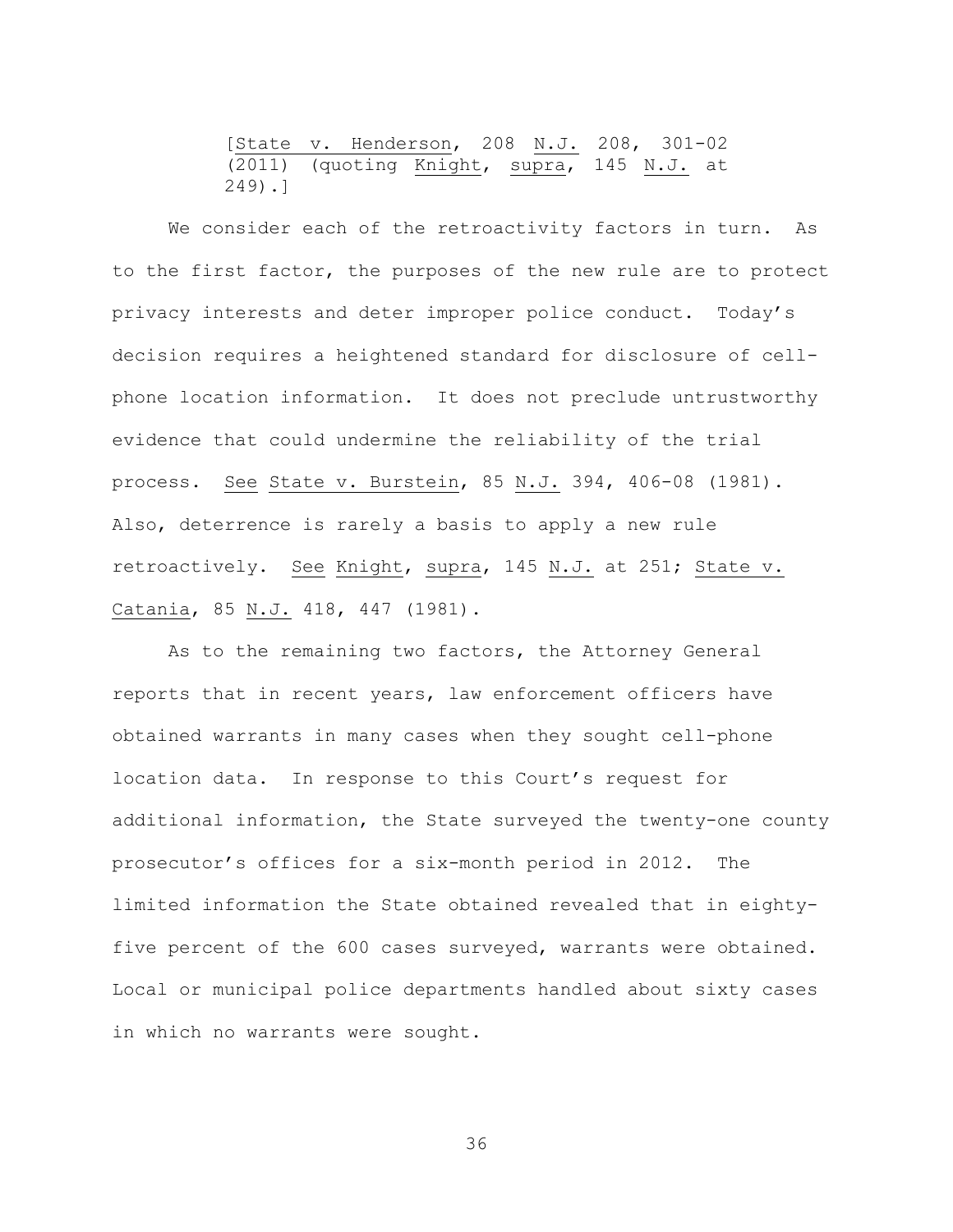The State notes that this incomplete data requires further analysis. For the most part, the data covers investigations by county prosecutor's offices, not local police departments. The Attorney General reports that since 2006, it has trained members of both the Division of Criminal Justice and strike forces from the county prosecutor's offices to obtain warrants based on probable cause when seeking GPS-based location information. That training did not include members of local police forces. Nor did it extend to requests for more general cell-site location information. Also, when cell-site information was sought as part of a broader application -- for example, as part of a request for GPS-tracking information, stored electronic communications, or toll billing records -– law enforcement used the higher probable cause standard for the combined application.

We discern two points from the information presented. First, the State cannot provide a complete set of data for the period from 2006 to the present. Second, the data it has supplied may overstate the number of cases in which the State specifically sought warrants for cell-site information. In any event, it is apparent that the results in a substantial number of cases would be jeopardized if the Court applied its holding retroactively. That could cause extensive disruption in the administration of justice.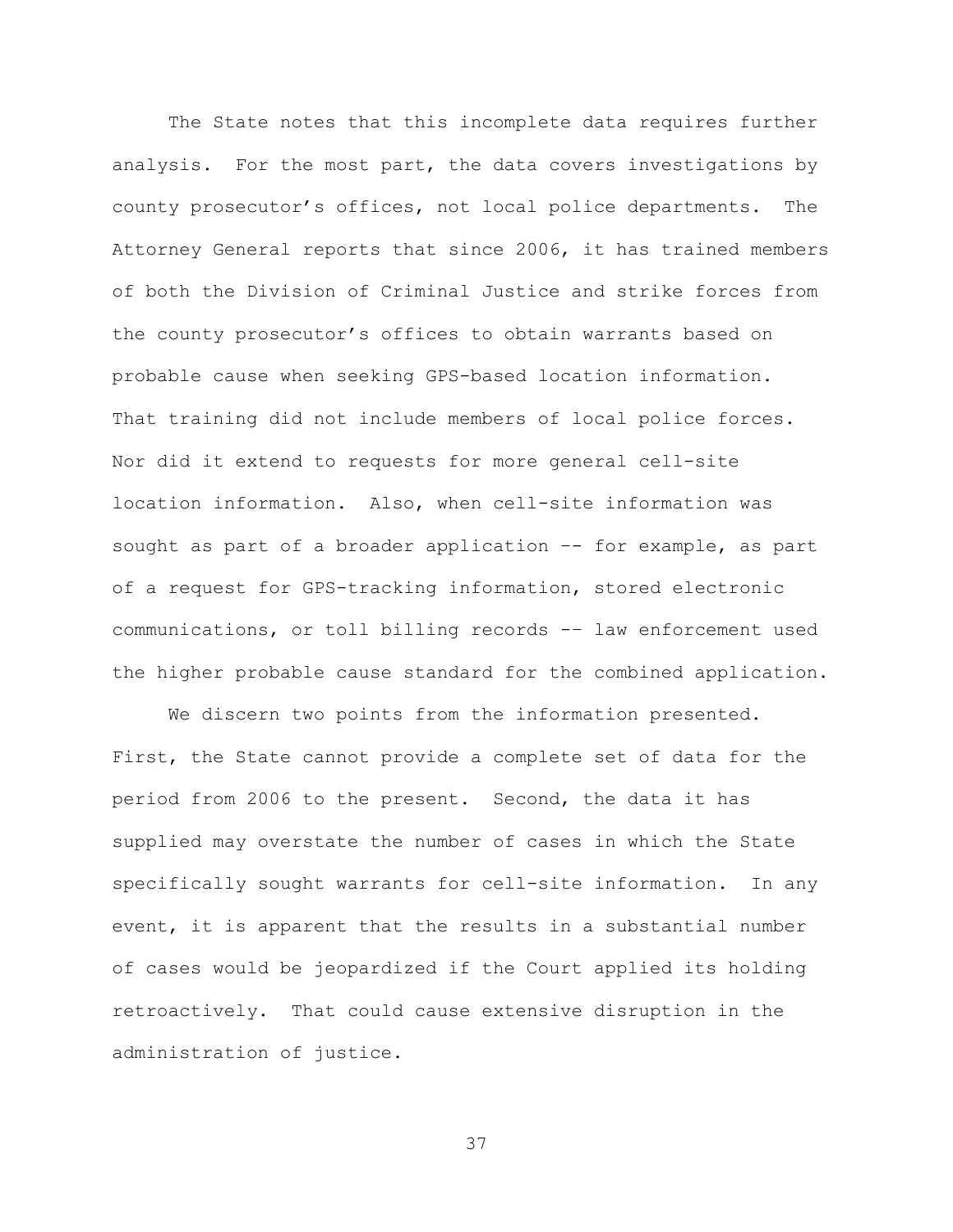In light of all three factors, we apply today's holding to defendant Earls and future cases only. As to future cases, the warrant requirement will take effect thirty days from today to allow the Attorney General adequate time to circulate guidance to all state and local law enforcement officials.

For prior cases, the requirement in place at the time an investigation was conducted remains in effect. Starting January 12, 2010, law enforcement officials had to obtain a court order to get cell-site information under N.J.S.A. 2A:156A-29e. Failure to abide by that requirement can be challenged under the law as it existed at the time.

## VI.

We briefly touch on two other issues. The Appellate Division concluded that the plain view exception to the warrant requirement applied to the seizure of the television and luggage in the motel room. Earls, supra, 420 N.J. Super. at 600. For the exception to apply, the State must show that (1) the officer was "lawfully in the viewing area," (2) the officer discovered the evidence "'inadvertently,' meaning that he did not know in advance where the evidence was located nor intend beforehand to seize it," and (3) it was "immediately apparent" that the items "were evidence of a crime, contraband, or otherwise subject to seizure." State v. Mann, 203 N.J. 328, 341 (2010) (quoting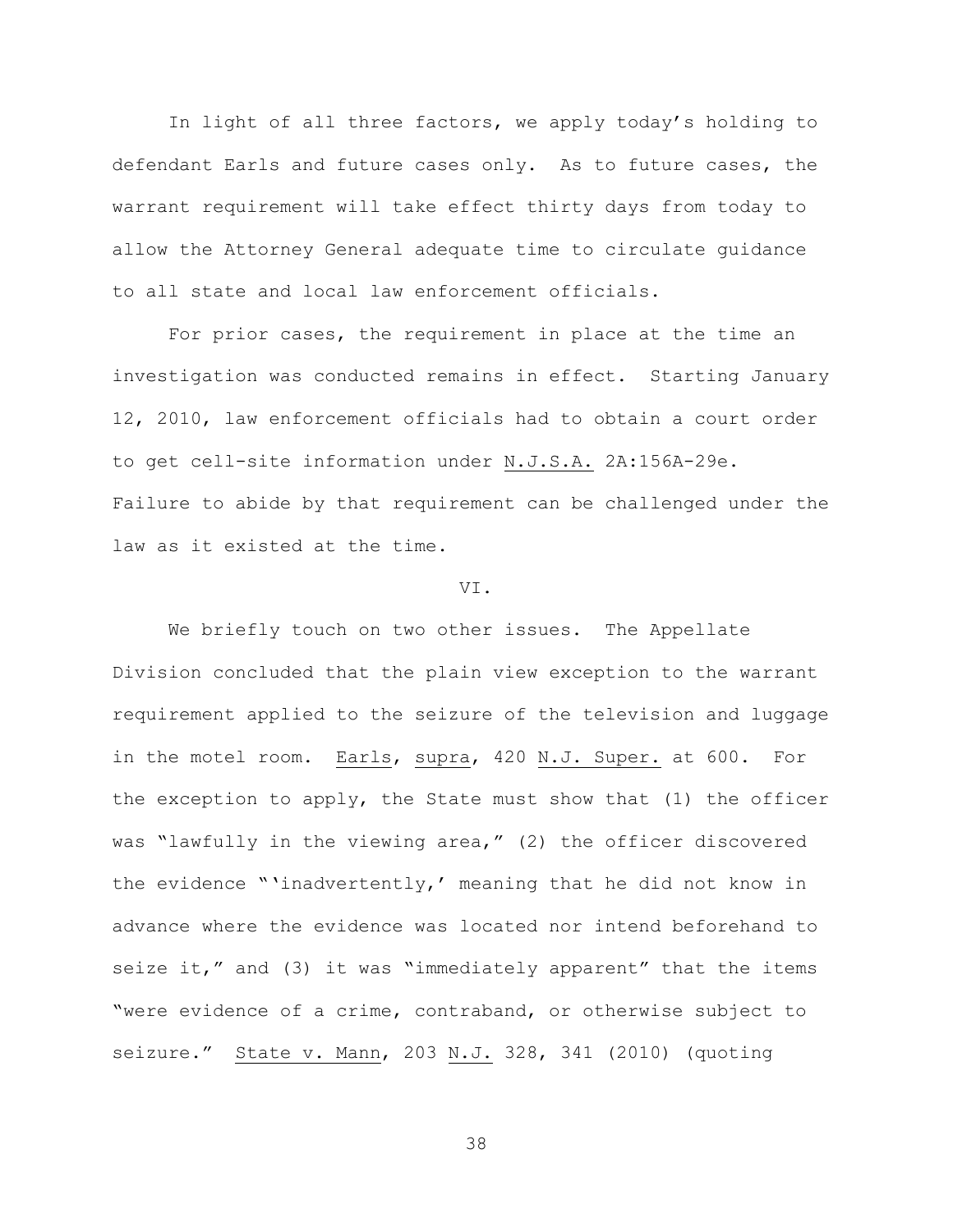State v. Bruzzese, 94 N.J. 210, 236 (1983), cert. denied, 465 U.S. 1030, 104 S. Ct. 1295, 79 L. Ed. 2d 695 (1984)).

The police located defendant in his motel room based on cell-site data they obtained without first getting a warrant. The State cannot show that the officers were lawfully in the motel room because their presence flowed directly from a warrantless search of T-Mobile's records.

The State also argues that another exception to the warrant requirement, the emergency aid doctrine, applies here. The doctrine applies when "'exigent circumstances . . . require public safety officials, such as the police, firefighters, or paramedics, to enter a dwelling without a warrant for the purpose of protecting or preserving life, or preventing serious injury.'" State v. Edmonds, 211 N.J. 117, 130 (2012) (quoting State v. Frankel, 179 N.J. 586, 598, cert. denied, 543 U.S. 876, 125 S. Ct. 108, 160 L. Ed. 2d 128 (2004)).

The emergency aid exception to the warrant requirement now involves a two-part test. Id. at 131-32. To justify a warrantless search under the doctrine, the State must prove that (1) "the officer had 'an objectively reasonable basis to believe that an emergency require[d] that he provide immediate assistance to protect or preserve life, or to prevent serious injury,'" and (2) "there was a 'reasonable nexus between the emergency and the area or places to be searched.'" Id. at 132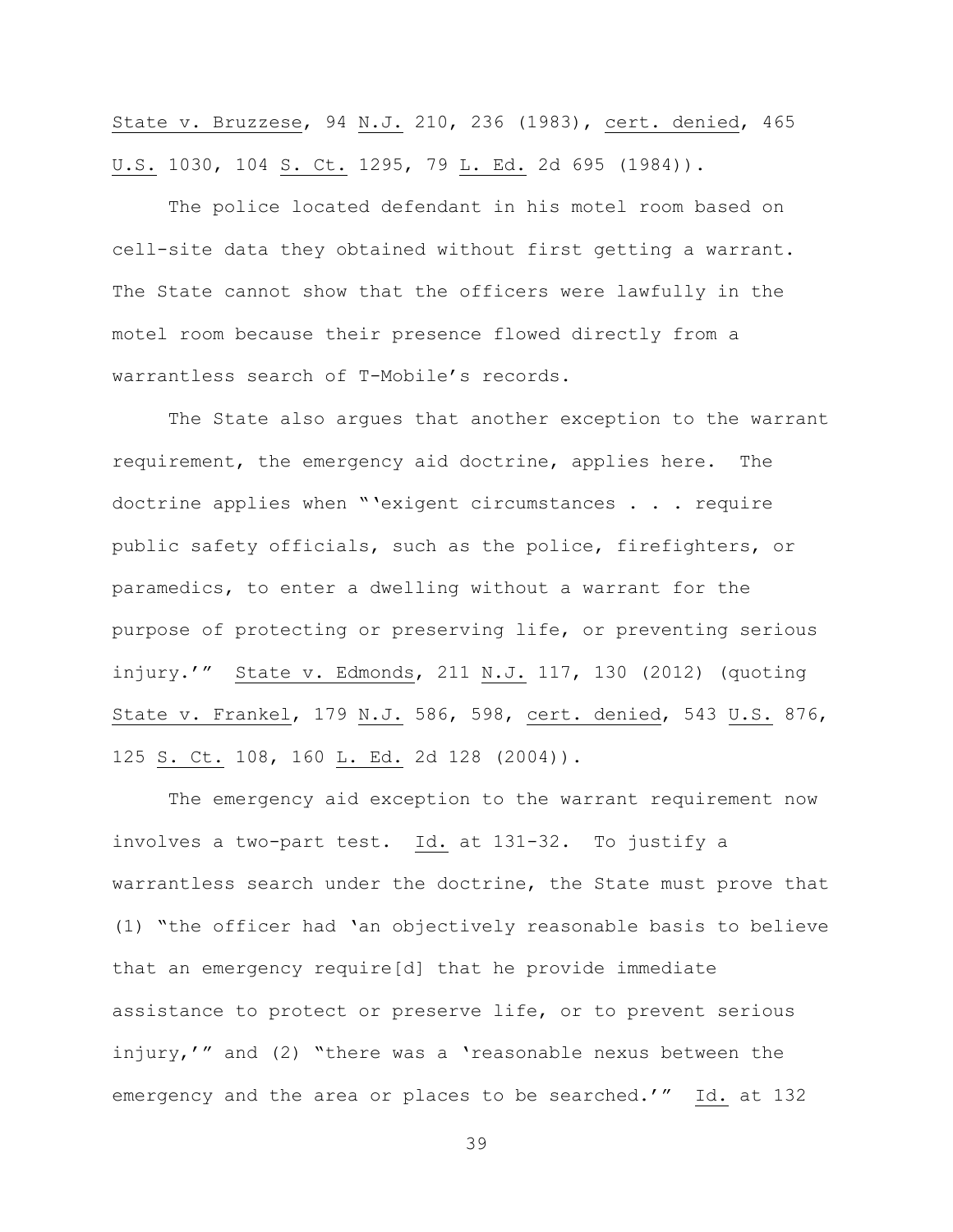(quoting Frankel, supra, 179 N.J. at 600). Consistent with this Court's recent decision in Edmonds and recent federal precedent, we no longer consider the officer's motivation for entry into the home. Id. at 131-33.

Because the Appellate Division found that defendant had no privacy interest in his cell-phone location information and that the plain view doctrine applied, the panel had no reason to consider the emergency aid doctrine. We note that defendant did not present written argument directly to this Court on the point and that the State's submissions rely on the outdated three-part test that Edmonds revised.

For all those reasons, we remand the matter to the Appellate Division to determine whether the emergency aid doctrine applies to the facts of this case under the newly restated test.

#### VII.

For the reasons set forth above, we reverse the judgment of the Appellate Division and remand the matter there for further proceedings consistent with this opinion.

JUSTICES LaVECCHIA, ALBIN, HOENS, and PATTERSON and JUDGES RODRÍGUEZ and CUFF (both temporarily assigned) join in CHIEF JUSTICE RABNER's opinion.